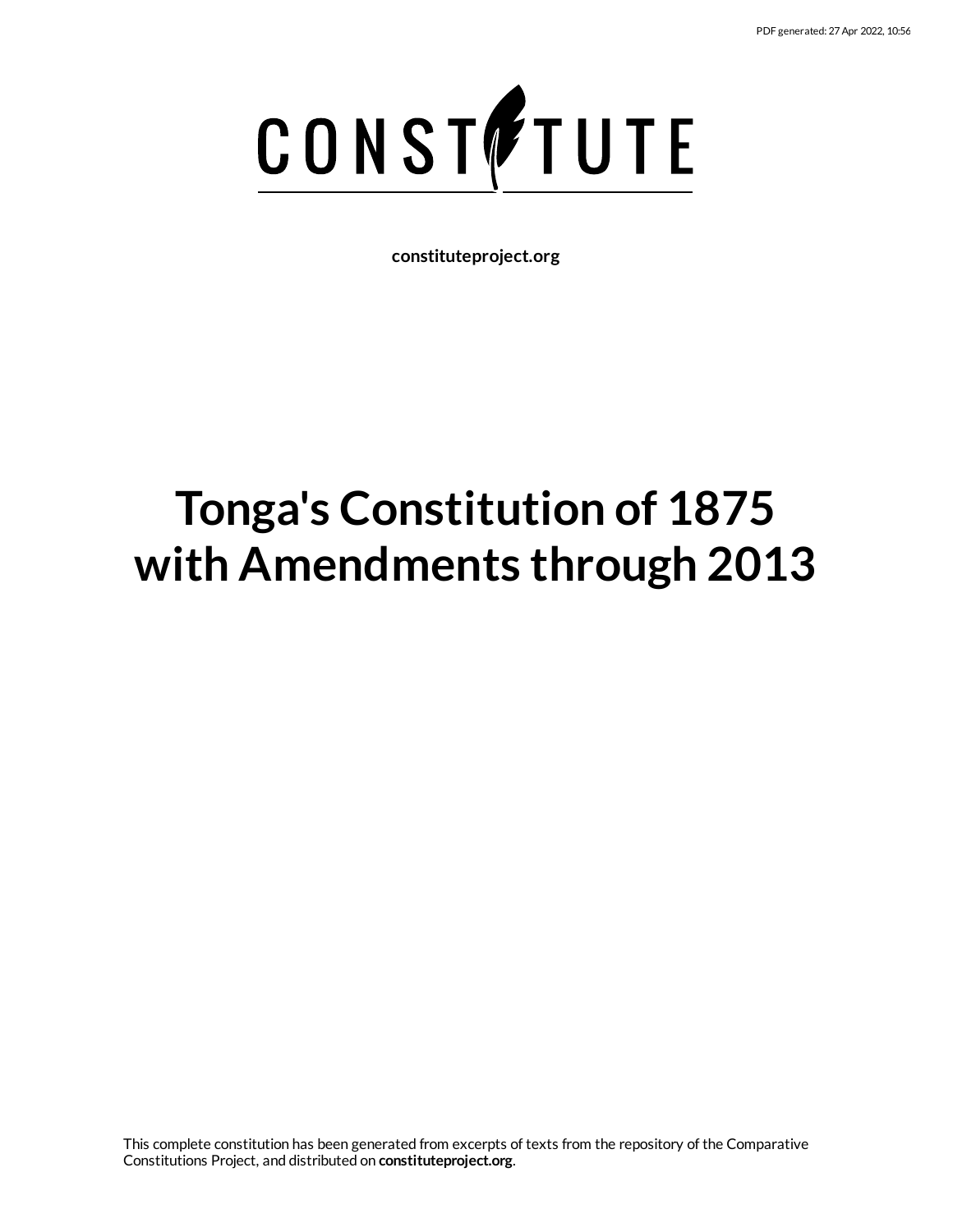# Table of contents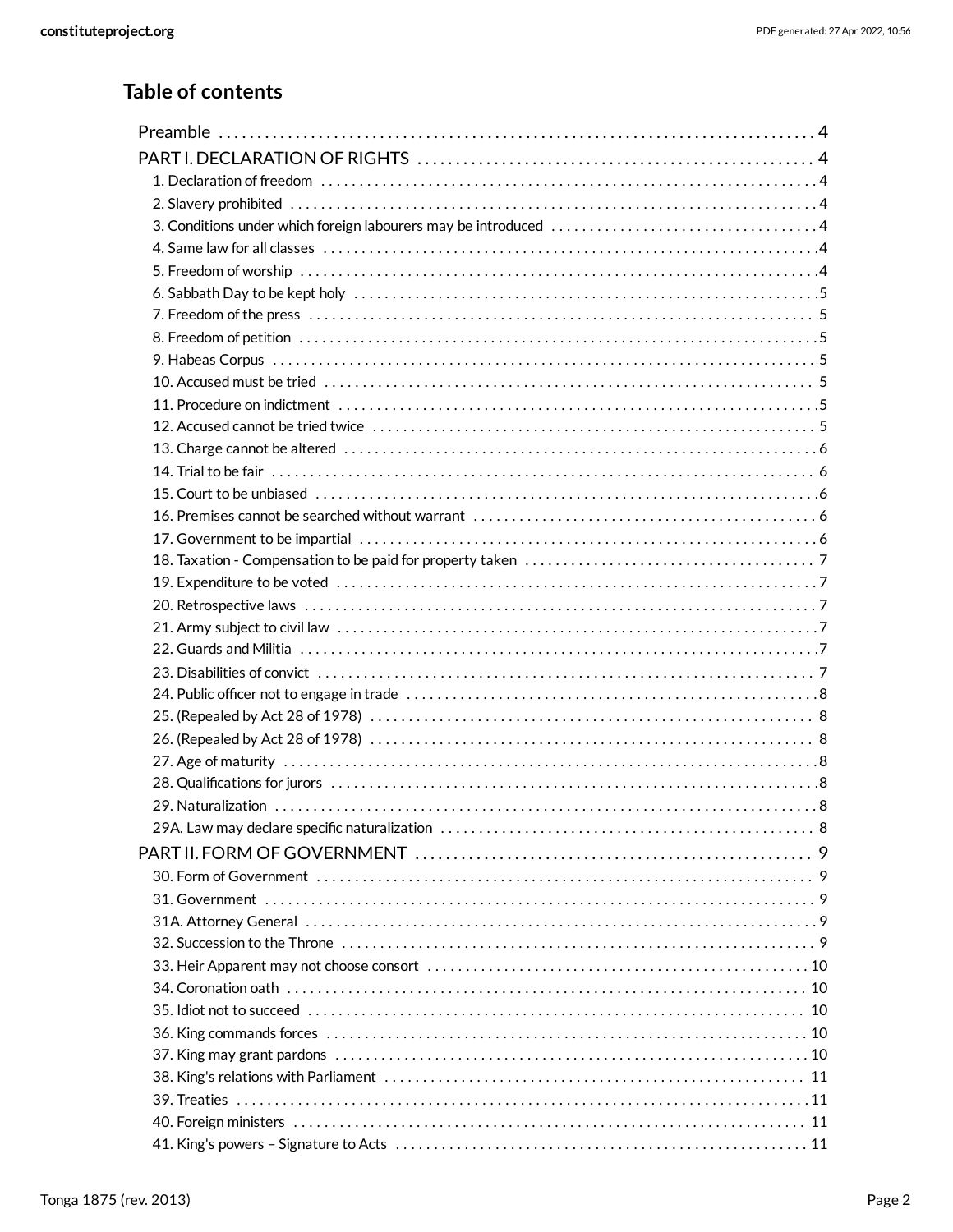| Schedule. Procedure for Appointing a Prime Minister (clause 50A) |  |
|------------------------------------------------------------------|--|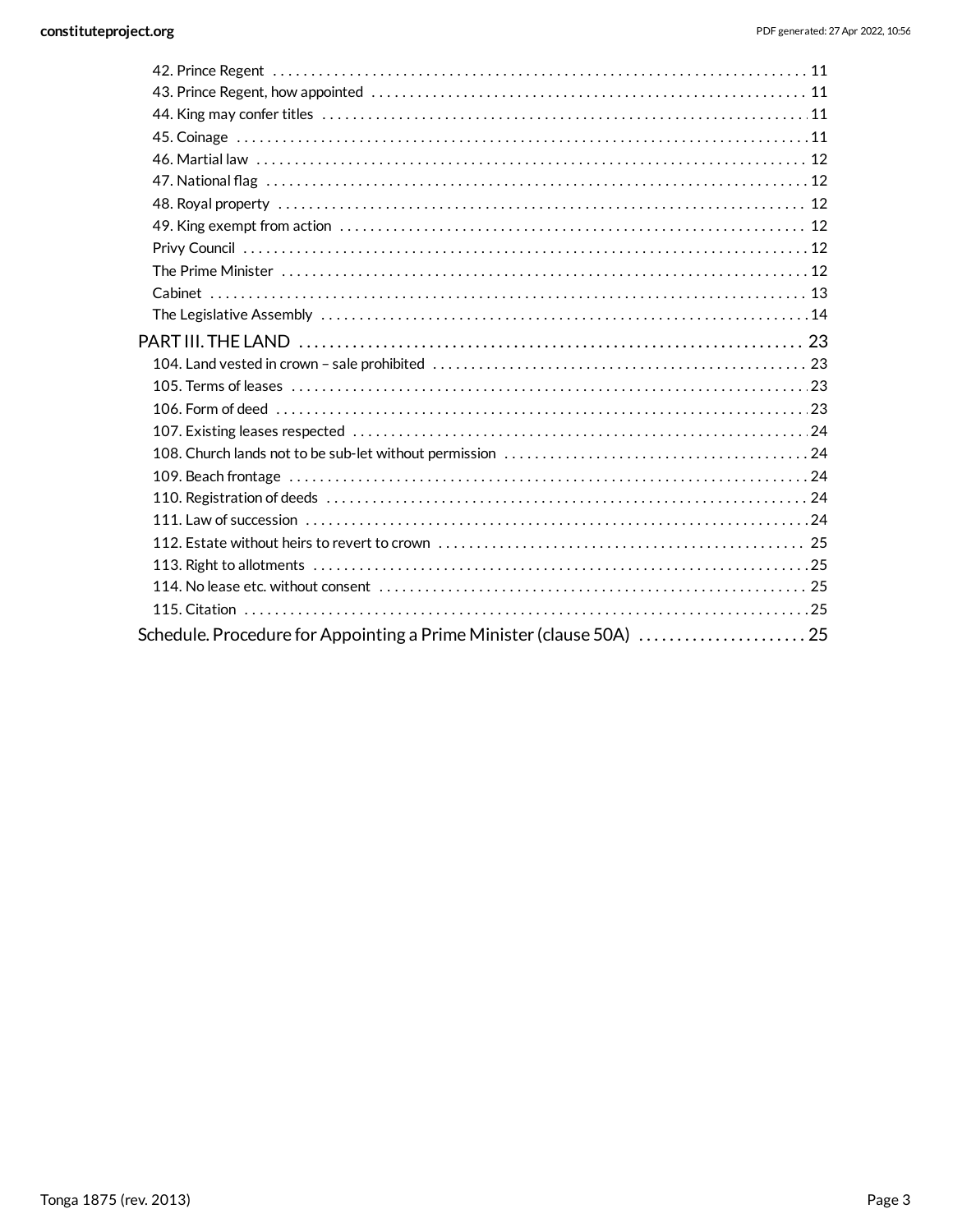- Political theorists/figures  $\bullet$
- Preamble
- Source of constitutional authority

# <span id="page-3-0"></span>**Preamble**

Granted by His Majesty King George Tupou I on the fourth day of November One thousand eight hundred and seventy-five and since amended in accordance with the law on divers dates mentioned in the endnotes to this revised edition.

# <span id="page-3-1"></span>**PART I. DECLARATION OF RIGHTS**

# <span id="page-3-2"></span>**1. Declaration of freedom**

Since it appears to be the will of God that man should be free as He has made all men of one blood therefore shall the people of Tonga and all who sojourn or may sojourn in this Kingdom be free for ever. And all men may use their lives and persons and time to acquire and possess property and to dispose of their labour and the fruit of their hands and to use their own property as they will.

# <span id="page-3-3"></span>**2. Slavery prohibited**

No person shall serve another against his will except he be undergoing punishment by law and any slave who may escape from a foreign country to Tonga (unless he be escaping from justice being guilty of homicide or theft or any great crime or involved in debt) shall be free from the moment he sets foot on Tongan soil for no person shall be in servitude under the protection of the flag of Tonga.

# <span id="page-3-4"></span>**3. Conditions under which foreign labourers may be introduced**

Whoever may wish to bring persons from other islands to work for him may make an agreement with them for the number of years they will work for him and a copy of the written agreement he makes with them shall be deposited in the Public Offices stating the amount of payment they shall receive the period they shall work and a promise to take them back to their own land. And the Government shall cause such contract to be carried out both on behalf of those who engage and those who are engaged. And such persons being so introduced shall be subject to the laws of the land and shall pay the same Customs duties as all the people in the Kingdom and taxes as shall be ordained by the King and his Cabinet.

### <span id="page-3-5"></span>**4. Same law for all classes**

There shall be but one law in Tonga for chiefs and commoners for non-Tongans and Tongans. No laws shall be enacted for one class and not for another class but the law shall be the same for all the people of this land.

### <span id="page-3-6"></span>**5. Freedom of worship**

All men are free to practise their religion and to worship God as they may deem fit in accordance with the dictates of their own consciences and to assemble for religious service in such places as they may appoint. But it shall not be lawful to use this freedom to commit evil and licentious acts or under the name of worship to do what is contrary to the law and peace of the land.

Right to own property God or other deities

Right to choose occupation

• Prohibition of slavery

General guarantee of equality

God or other deities Freedom of religion

• Freedom of religion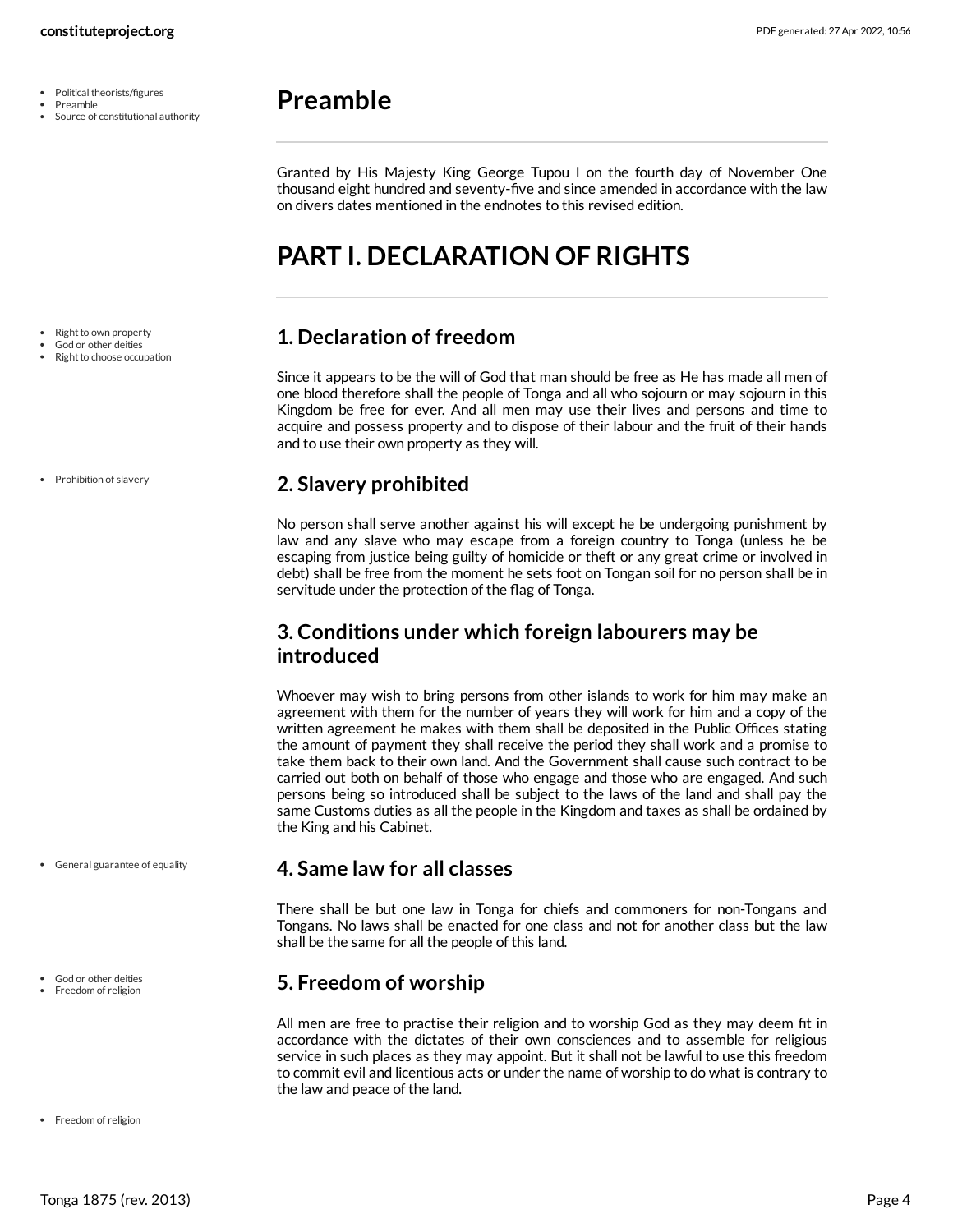# <span id="page-4-0"></span>**6. Sabbath Day to be kept holy**

The Sabbath Day shall be kept holy in Tonga and no person shall practise his trade or profession or conduct any commercial undertaking on the Sabbath Day except according to law; and any agreement made or witnessed on that day shall be null and void and of no legal effect.

# <span id="page-4-1"></span>**7. Freedom of the press**

- **1.** It shall be lawful for all people to speak write and print their opinions and no law shall ever be enacted to restrict this liberty. There shall be freedom of speech and of the press for ever but nothing in this clause shall be held to outweigh the law of defamation, official secrets or the laws for the protection of the King and the Royal Family.
- **2.** It shall be lawful, in addition to the exceptions set out in sub-clause (1), to enact such laws as are considered necessary or expedient in the public interest, national security, public order, morality, cultural traditions of the Kingdom, privileges of the Legislative Assembly and to provide for contempt of Court and the commission of any offence.
- **3.** It shall be lawful to enact laws to regulate the operation of any media.

# <span id="page-4-2"></span>**8. Freedom of petition**

All people shall be free to send letters or petitions to the King or Legislative Assembly and to meet and consult concerning matters about which they think it right to petition the King or Legislative Assembly to pass or repeal enactments provided that they meet peaceably without arms and without disorder.

# <span id="page-4-3"></span>**9. Habeas Corpus**

The law of the writ of Habeas Corpus shall apply to all people and it shall never be suspended excepting in the case of war or rebellion in the land when it shall be lawful for the King to suspend it.

# <span id="page-4-4"></span>**10. Accused must be tried**

No one shall be punished because of any offence he may have committed until he has been sentenced according to law before a Court having jurisdiction in the case.

# <span id="page-4-5"></span>**11. Procedure on indictment**

No one shall be tried or summoned to appear before any court or punished for failing to appear unless he have first received a written indictment (except in cases of impeachment or for small offences within the jurisdiction of the magistrate or for contempt of court while the court is sitting). Such written indictment shall clearly state the offence charged against him and the grounds for the charge. And at his trial the witnesses against him shall be brought face to face with him (except according to law) and he shall hear their evidence and shall be allowed to question them and to bring forward any witness of his own and to make his own statement regarding the charge preferred against him. But whoever shall be indicted for any offence if he shall so elect shall be tried by jury and this law shall never be repealed. And all claims for large amounts shall be decided by a jury and the Legislative Assembly shall determine what shall be the amount of claim that may be decided without a jury.

# <span id="page-4-6"></span>**12. Accused cannot be tried twice**

No one shall be tried again for any offence for which he has already been tried whether he was acquitted or convicted except in cases where the accused shall confess after

Freedom of expression Freedom of press

• Right to protect one's reputation

- Right of petition
- Freedom of assembly
- Protection from unjustified restraint
- Principle of no punishment without law
- Jury trials required
- Right to examine evidence/witnesses

• Prohibition of double jeopardy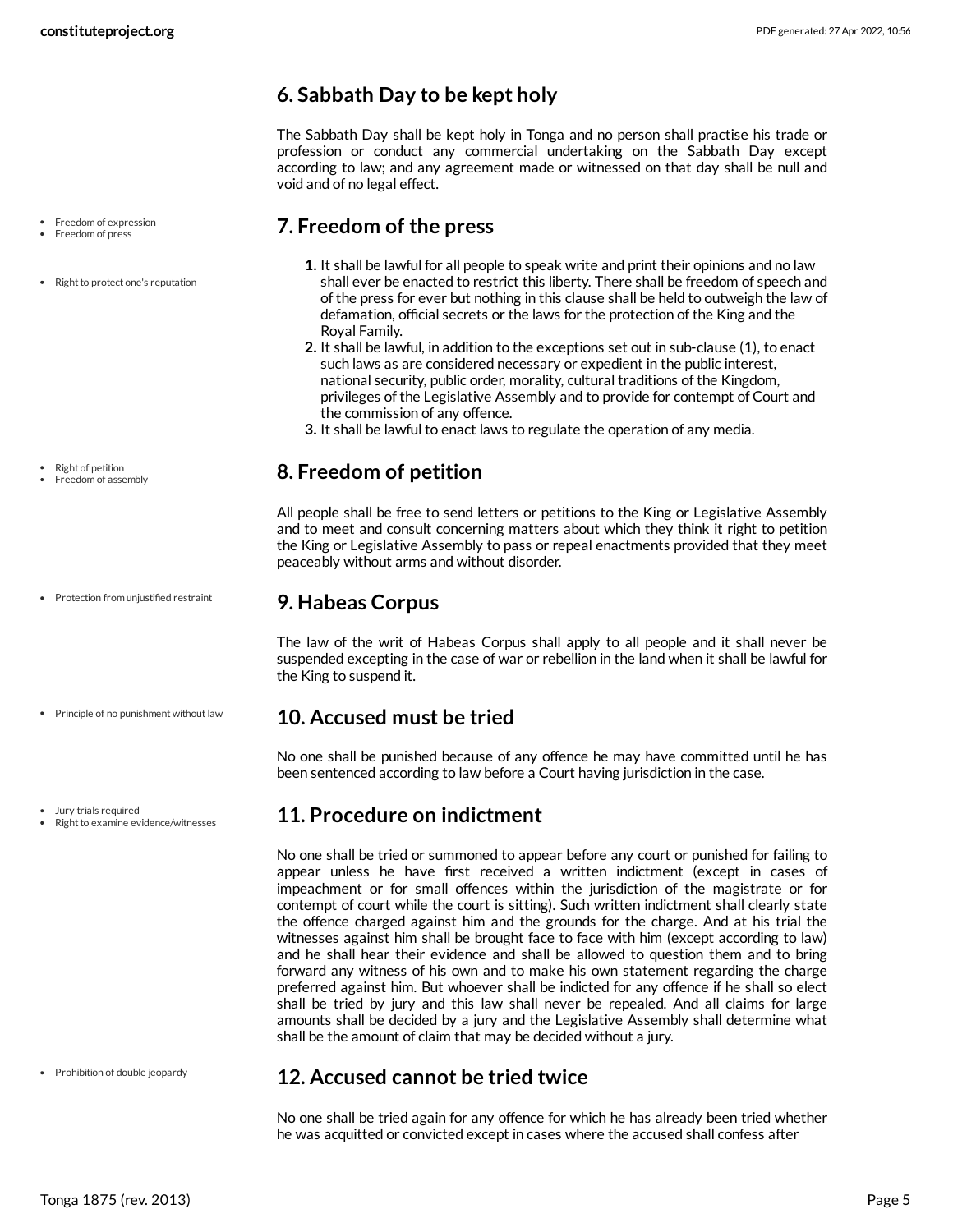having been acquitted by the court and when there is sufficient evidence to prove the truth of his confession.

# <span id="page-5-0"></span>**13. Charge cannot be altered**

No one shall be tried on any charge but that which appears in the indictment, summons or warrant and for which he is being brought to trial:

Save and except that—

- **a.** where the complete commission of the offence charged is not proved but the evidence establishes an attempt to commit that offence the accused may be convicted of this attempt and punished accordingly; and
- **b.** where an attempt to commit an offence is charged but the evidence establishes the commission of the full offence the accused may be convicted of the attempt; and
- **c.** on the trial of any person for embezzlement or fraudulent conversion the jury shall be at liberty to find such person not guilty of embezzlement or fradulent conversion but guilty of theft and on the trial of any person for theft the jury shall be at liberty to find such person guilty of embezzlement or fraudulent conversion.
- **d.** any Act may provide that a person charged with an offence may be convicted of another offence (not being a more serious offence) arising out of the same circumstances.

# <span id="page-5-1"></span>**14. Trial to be fair**

No one shall be intimidated into giving evidence against himself nor shall the life or property or liberty of anyone be taken away except according to law.

# <span id="page-5-2"></span>**15. Court to be unbiased**

It shall not be lawful for any judge or magistrate to adjudicate or for any juryman to sit in any case in which one of his relations is concerned either as a plaintiff defendant or witness: Nor shall any judge or magistrate sit in any case which concerns himself: Nor shall any judge or magistrate or juryman on any pretence receive any present or money or anything else from anyone who is about to be tried nor from any of the defendant's friends but all judges magistrates and jurymen shall be entirely free and shall in no case whatever be interested or biased on the discharge of their duties.

# <span id="page-5-3"></span>**16. Premises cannot be searched without warrant**

It shall not be lawful for anyone to enter forcibly the houses or premises of another or to search for anything or to take anything the property of another except according to law: And should any person lose any property and believe it to be concealed in any place whether house or premises it shall be lawful for him to make an affidavit before a magistrate that he believes it to be concealed in that place and he shall describe particularly the property so concealed and the place in which he believes it to be concealed and the magistrate shall issue a search warrant to the police to search for the property according to the affidavit so made.

# <span id="page-5-4"></span>**17. Government to be impartial**

<span id="page-5-5"></span>The King shall reign on behalf of all his people and not so as to enrich or benefit any one man or any one family or any one class but without partiality for the good of all the people of his Kingdom.

- Right to fair trial
- Protection from self-incrimination

Right to privacy Regulation of evidence collection

• Protection from expropriation • Duty to pay taxes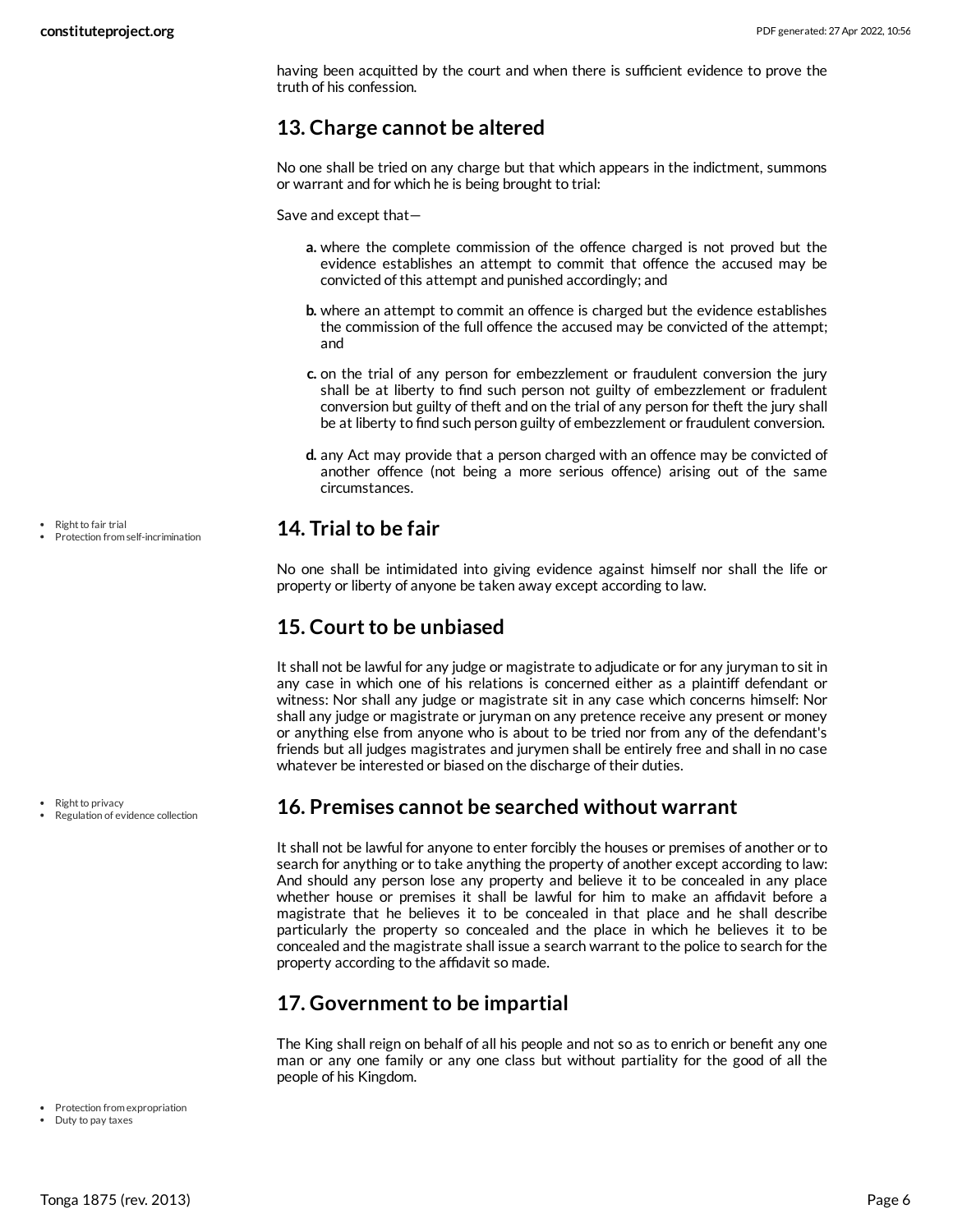<span id="page-6-0"></span>**18. Taxation - Compensation to be paid for property taken**

All the people have the right to expect that the Government will protect their life liberty and property and therefore it is right for all the people to support and contribute to the Government according to law. And if at any time there should be a war in the land and the Government should take the property of anyone the Government shall pay the fair value of such property to the owner. And if the Legislature shall resolve to take from any person or persons their premises or a part of their premises or their houses for the purpose of making Government roads or other work of benefit to the Government the Government shall pay the fair value.

### <span id="page-6-1"></span>**19. Expenditure to be voted**

No money shall be paid out of the Treasury nor borrowed nor debts contracted by the Government but by the prior vote of the Legislative Assembly, except in the following cases:

- **i.** Where an Act duly passed by the Legislative Assembly gives power to pay out money or borrow or contract debts, then money may be paid out, or borrowing carried out or debts contracted in terms of that Act; and
- **ii.** In cases of war or rebellion or dangerous epidemic or a similar emergency, then it may be done by the Minister for Finance with the consent of Cabinet, and the King shall at once convoke the Legislative Assembly and the Minister for Finance shall state the grounds for the expenditure and the amount.

# <span id="page-6-2"></span>**20. Retrospective laws**

It shall not be lawful to enact any retrospective laws in so far as they may curtail or take away or affect rights or privileges existing at the time of the passing of such laws.

# <span id="page-6-3"></span>**21. Army subject to civil law**

Every soldier shall be subject to the laws of the land whether he belong to the Guards, the Artillery or to the Militia in accordance with the twenty-second clause and any soldier who breaks the law of the land shall be tried in the courts as any other person. And it shall not be lawful for any officer to quarter any soldier upon the premises of anyone except in time of war and then only as may be resolved by the Legislative Assembly.

### <span id="page-6-4"></span>**22. Guards and Militia**

It shall be lawful for the King to command any taxpayer to join the militia for the purpose of instruction or for parade on public occasions should he think fit and also in time of war to call out all those capable of bearing arms and to make orders and regulations for their control and provisioning.

# <span id="page-6-5"></span>**23. Disabilities of convict**

No person having been convicted of a criminal offence and sentenced to imprisonment for more than two years, shall hold any office under the Government whether of emolument or honour nor shall he be qualified to vote for nor to be elected a representative of the Legislative Assembly unless he has received from the King a pardon together with a declaration that he is freed from the disabilities to which he would otherwise be subject under the provisions of this clause:

Provided that the operation of this clause shall be suspended in any case until the expiration of 42 days after the date of sentencing; and in cases where notice of appeal or leave to appeal is given within 42 days after the date of sentencing, until the

Extraordinary legislative sessions

• Emergency provisions

• Protection from ex post facto laws

```
• Duty to serve in the military
```
Eligibility for cabinet

Restrictions on voting

Eligibility for first chamber Eligibility for head of government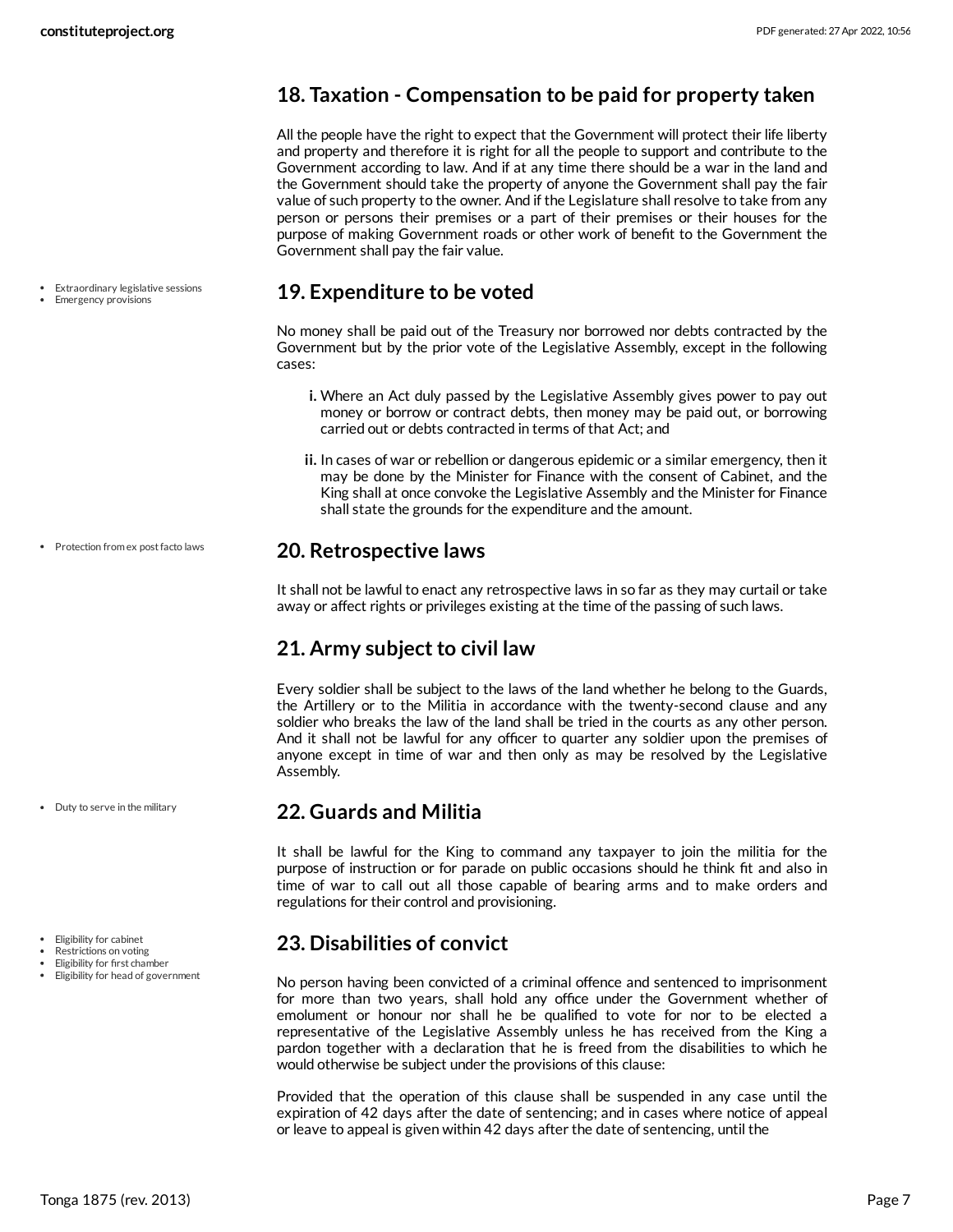determination of the appeal; and if the conviction is quashed on appeal or the sentence reduced to no more than 2 years imprisonment then this clause shall not have effect.

Outside professions of legislators

# <span id="page-7-0"></span>**24. Public officer not to engage in trade**

It shall not be lawful for anyone holding any office under the Government whether of emolument or otherwise to hold any appointment from another Government without first obtaining permission from Cabinet. And it shall not be lawful for anyone holding an office of emolument under the Government to engage in trade or work for anyone else, except with the prior consent of Cabinet.

# <span id="page-7-1"></span>**25. (Repealed by Act 28 of 1978)**

<span id="page-7-2"></span>**26. (Repealed by Act 28 of 1978)**

# <span id="page-7-3"></span>**27. Age of maturity**

No person may succeed to any tofi'a or any title until he has attained the age of twenty one years, save for members of the Royal Family who shall be deemed to have attained maturity at eighteen years of age.

# <span id="page-7-4"></span>**28. Qualifications for jurors**

Every Tongan who has arrived at the age of 21 years and can read and write and is not disabled by the twenty third clause of this Constitution shall be liable to serve on juries and the names of all those who are liable to serve shall be published once every year and anyone who neglects to serve shall be punished as shall be enacted by the Legislature. Ministers of the Crown and the Governors, Members of the Legislative Assembly, Judges and Magistrates, heads of Government Departments or Ministries, law practitioners, members of the police force and of the armed forces of Tonga, officers of the Supreme Court, of the Magistrates Courts or of any prison, ministers of religion, persons of unsound mind or persons incapable of serving by reason of blindness, deafness or any other permanent physical infirmity shall be exempt from serving on juries.

# <span id="page-7-5"></span>**29. Naturalization**

Any foreigner after he has resided in the Kingdom for the space of five years or more may with the consent of the King take the oath of allegiance and he may be granted Certificates of Naturalization and all naturalized subjects shall have the same rights and privileges as native born subjects of Tonga with the exception that they shall not be entitled to the rights of hereditary tax allotments or town allotments.

# <span id="page-7-6"></span>**29A. Law may declare specific naturalization**

- **1.** Notwithstanding clause 29 of this Constitution it shall be lawful for the King and the Legislative Assembly to enact specific laws declaring any persons whether or not they have ever resided in Tonga to be or to have become naturalized subjects of Tonga from any date. All persons who are declared to be naturalized subjects of Tonga by any such legislation shall have, and shall be deemed to have had from the effective dates of their naturalizations, the same rights and privileges as other foreigners becoming naturalized subjects of Tonga by the grant to them of Certificates of Naturalization.
- **2.** For the avoidance of doubt, Clause 20 of this Constitution shall not apply to any laws enacted in pursuance of sub-clause (1).

Minimum age of head of state Minimum age for first chamber

- Requirements for naturalization
- Restrictions on rights of groups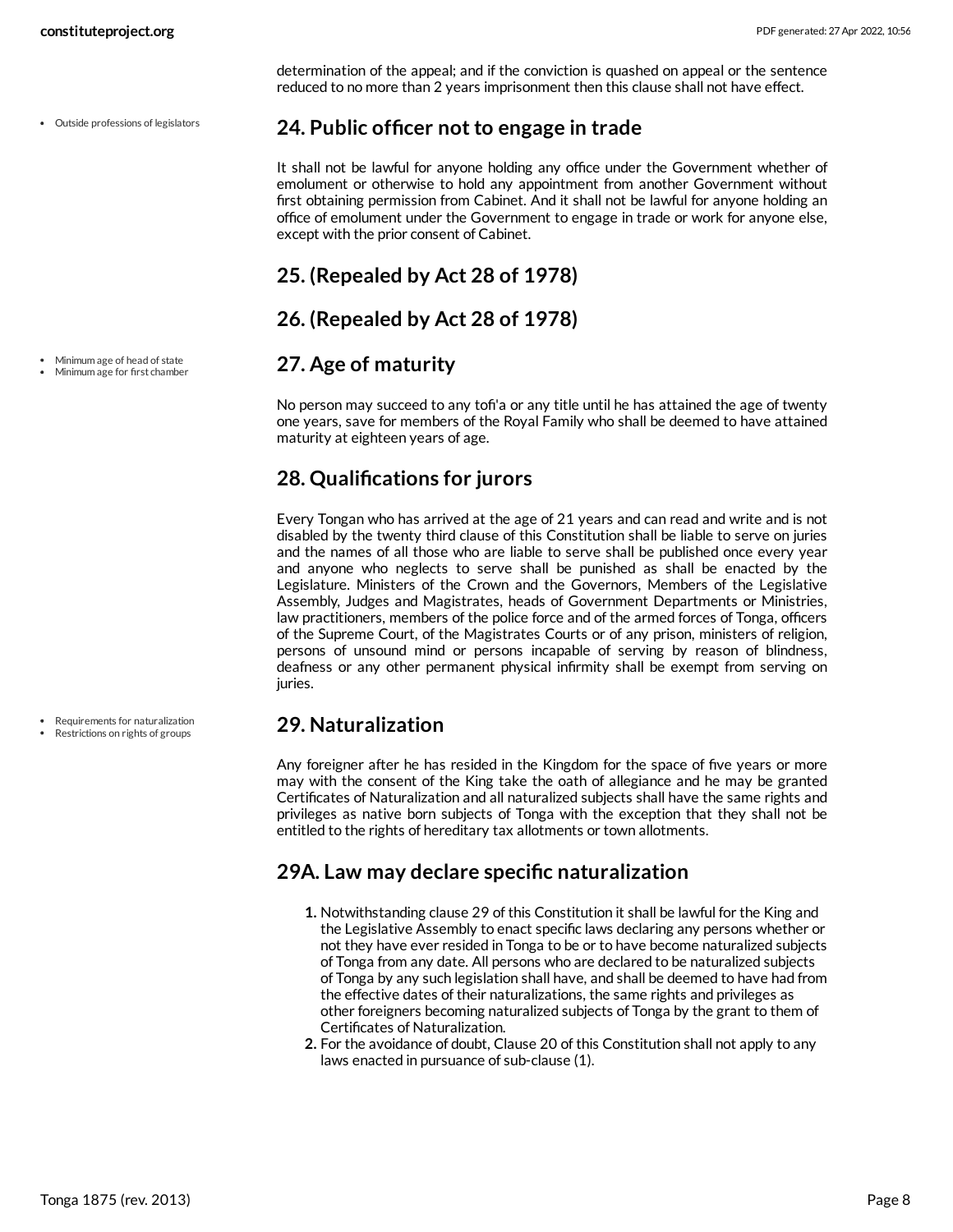# <span id="page-8-0"></span>**PART II. FORM OF GOVERNMENT**

- Name/structure of executive(s)
- Political theorists/figures Type of government envisioned

# <span id="page-8-1"></span>**30. Form of Government**

The form of government for this Kingdom is a Constitutional Monarchy under His Majesty King George Tupou V and his successors.

# <span id="page-8-2"></span>**31. Government**

<span id="page-8-5"></span>The Government of this Kingdom is divided into three Bodies—

- 1st: The Cabinet:
- 2nd: The Legislative Assembly;
- 3rd: The Judiciary.

# <span id="page-8-3"></span>**31A. Attorney General**

- **1.** The King in Privy Council, after receiving advice from the Judicial Appointments and Discipline Panel, shall appoint an Attorney General, who shall:
	- **a.** be the principal legal advisor to Cabinet and Government;
	- **b.** be in charge of all criminal proceedings on behalf of the Crown; and **c.** perform any other functions and duties required under law.
- **2.** The Attorney General shall, unless otherwise provided by law, have complete discretion to exercise his legal powers and duties, independently without any interference whatsoever from any person or authority.
- **3.** The Attorney General shall be a person who is qualified to be a Judge of the Supreme Court and he shall, subject to any contractual arrangements, hold office during good behaviour.
- **4.** The King in Privy Council, after receiving advice from the Judicial Appointments and Discipline Panel, shall determine the terms of appointment of the Attorney General, and shall have the power to dismiss him.
- **5.** In the event of a vacancy in the office of the Attorney General, and pending the appointment of an Attorney General under sub-clause (1), the King in Privy Council may appoint a suitably qualified person to be Attorney General ad interim, to hold office until a substantive appointment has been made. Any such appointee shall have all the powers and privileges and perform all the duties of Attorney General as set forth in this clause.

# <span id="page-8-4"></span>**32. Succession to the Throne**

The right and title of King George Tupou I to the Crown and Throne of this Kingdom were confirmed by the Constitution of 1875 and it was further declared in the said Constitution that the succession to the Crown and Throne should devolve upon David Uga and then upon Wellington Gu and then upon them begotten by him in marriage and if at any time there be no heirs of Wellington Gu the Crown and Throne shall descend in accordance with the following law of succession:

It shall be lawful only for those born in marriage to succeed.

The succession shall be to the eldest male child and the heirs of his body but if he should have no children to the second male child and the heirs of his body and so on until all the male line shall be ended.

Should there be no male child the eldest female child shall succeed and the heirs of her body and if she should have no children it shall descend to the second female child and the heirs of her body until the female line is ended.

- Establishment of cabinet/ministers
- Attorney general
- Establishment of judicial council

Establishment of judicial council

- 
- Eligibility for head of state Head of state selection
- Head of state replacement
- Political theorists/figures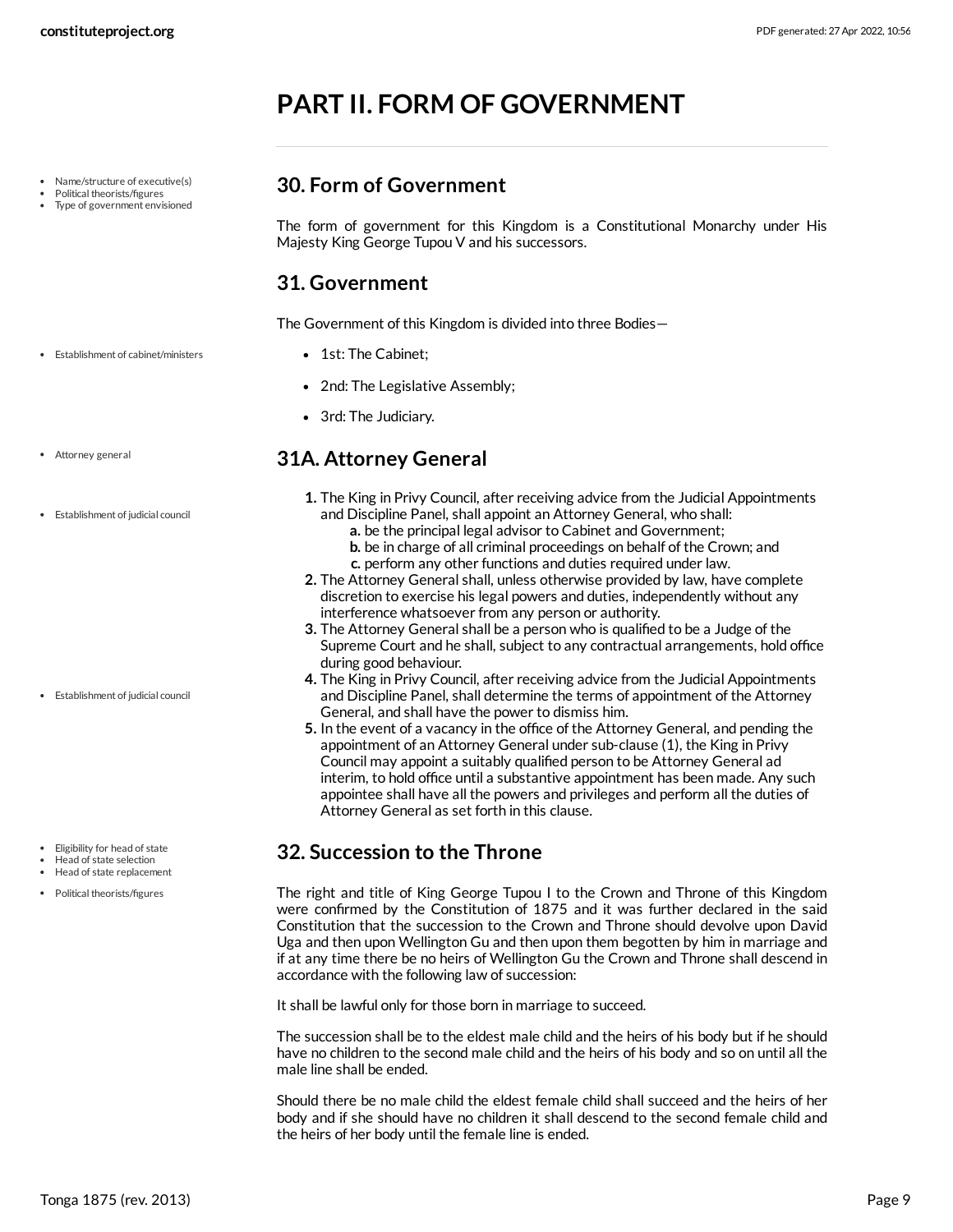And if there shall be none of this line of David Uga lawful descendants by marriage to succeed to the Crown of Tonga it shall descend to William Tungi and his lawful heirs begotten by him in marriage and to their heirs begotten by them.

And if there should be no lawful heir the King shall appoint his heir if the House of Nobles consent to it (the representatives of the people having no voice in the matter) and he shall be publicly declared heir to the Crown during the King's life.

Should there be no heir to the Crown or successor who has been so publicly proclaimed the Prime Minister or in his absence the Cabinet ministers shall convoke the nobles of the Legislative Assembly (the representatives of the people having no voice in the matter) and when they meet the House of Nobles shall choose by ballot some one of the chiefs whom they wish to succeed as King. And he shall succeed as the first of a new dynasty and he and the heirs of his body born in marriage shall possess the Crown according to law.

And in the event of there being none to succeed according to this law the Prime Minister or in his absence the Cabinet ministers shall again convoke the nobles of the Legislative Assembly in accordance with this law and they shall choose one to succeed to the Throne as the first of a new dynasty and so on according to this law for ever.

### <span id="page-9-0"></span>**33. Heir Apparent may not choose consort**

- **1.** It shall not be lawful for any member of the Royal Family who is likely to succeed to the throne to marry any person without the consent of the King. And if any person should thus marry the marriage shall not be considered legal and it shall be lawful for the King to cancel the right of such person and his heirs to succeed to the Crown of Tonga. And the next person in succession to him who so marries shall be declared the heir and the offender shall be regarded as dead.
- **2.** The expression "any member of the Royal Family who is likely to succeed to the throne" in the last preceding sub-clause shall be construed to include all persons born in lawful marriage and related by descent either lineally or collaterally to the King but not more than twenty times removed from the King.

### <span id="page-9-1"></span>**34. Coronation oath**

The following oath shall be taken by those who shall succeed to the throne—

"I solemnly swear before Almighty God to keep in its integrity the Constitution of Tonga and to govern in conformity with the laws thereof."

### <span id="page-9-2"></span>**35. Idiot not to succeed**

No person shall succeed to the Crown of Tonga who has been found guilty of an offence punishable by imprisonment for more than two years or who is insane or imbecile.

### <span id="page-9-3"></span>**36. King commands forces**

The King is the Commander-in-Chief of the armed forces of Tonga. He shall appoint all officers and make such regulations for the training and control of the forces as he may think best for the welfare of the country but it shall not be lawful for the King to make war without the consent of the Legislative Assembly.

# <span id="page-9-4"></span>**37. King may grant pardons**

<span id="page-9-5"></span>It shall be lawful for the King in Privy Council to grant a Royal Pardon to any person for a breach of law (including any person who has been convicted of a breach of law) except in cases of impeachment.

Head of state selection

God or other deities

Oaths to abide by constitution

Eligibility for head of state

Designation of commander in chief Selection of active-duty commanders • Power to declare/approve war

Power to pardon



Dismissal of the legislature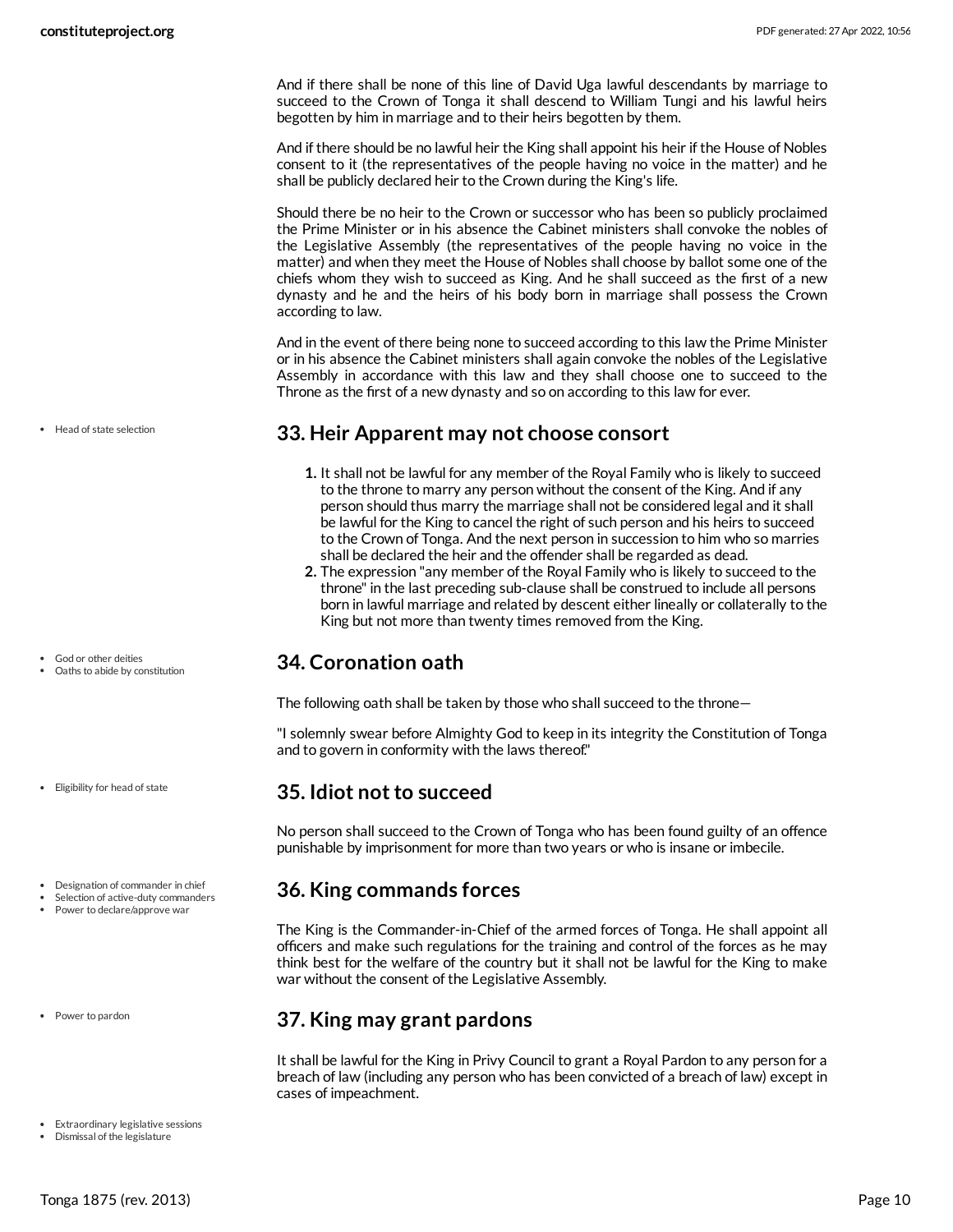# <span id="page-10-0"></span>**38. King's relations with Parliament**

The King may convoke the Legislative Assembly at any time and may dissolve it at his pleasure and command that new representatives of the nobles and people be elected to enter the Assembly. But it shall not be lawful for the Kingdom to remain without a meeting of the Assembly for a longer period than one year. The Assembly shall always meet at Nuku'alofa and at no other place except in time of war.

# <span id="page-10-1"></span>**39. Treaties**

It shall be lawful for the King to make treaties with Foreign States provided that such treaties shall be in accordance with the laws of the Kingdom. The King may appoint his representatives to other nations according to the custom of nations.

# <span id="page-10-2"></span>**40. Foreign ministers**

The King shall receive Foreign Ministers and may address the Legislative Assembly in writing regarding the affairs of the Kingdom and matters which he may wish to bring before the Assembly for deliberation.

# <span id="page-10-3"></span>**41. King's powers – Signature to Acts**

The King is the Sovereign of all the Chiefs and all the people. The person of the King is sacred. He reigns the country but his ministers are responsible. All Acts that have passed the Legislative Assembly must bear the King's signature before they become law.

# <span id="page-10-4"></span>**42. Prince Regent**

Should the King die before his heir is eighteen years of age a Prince Regent shall be appointed in accordance with the forty-third clause.

### <span id="page-10-5"></span>**43. Prince Regent, how appointed**

Should the King wish to travel abroad it shall be lawful for him to appoint a Prince Regent who shall administer the affairs of the Kingdom during his absence. And if the King should die whilst his heir is not yet arrived at the age of eighteen years and he has not declared in his will his wishes regarding a Prince Regent during his heir's minority the Prime Minister of the Cabinet shall at once convoke the Legislative Assembly and they shall choose by ballot a Prince Regent who shall administer the affairs of the Kingdom in the name of the King until the heir shall have attained his majority (but the representatives of the people shall have no voice in such election).

# <span id="page-10-6"></span>**44. King may confer titles**

It is the King's prerogative to give titles of honour and to confer honourable distinctions but it shall not be lawful for him to deprive anyone who has an hereditary title of his title such as chiefs of hereditary lands and nobles of the Legislative Assembly who possess hereditary lands except in cases of treason. And if anyone shall be tried and found guilty of treason the King shall appoint a member of that family to succeed to the name and inheritance of the guilty person.

### <span id="page-10-7"></span>**45. Coinage**

It is the prerogative of the King with the advice of his Cabinet to decree the coinage which shall be legal tender in this Kingdom and to make regulations for the coining of money.

Treaty ratification

- Foreign affairs representative
- Legal status of treaties • International law

Head of state powers

Foreign affairs representative

Approval or veto of general legislation

• Head of state replacement Minimum age of head of state

Head of state replacement

• Head of state powers

• Head of state powers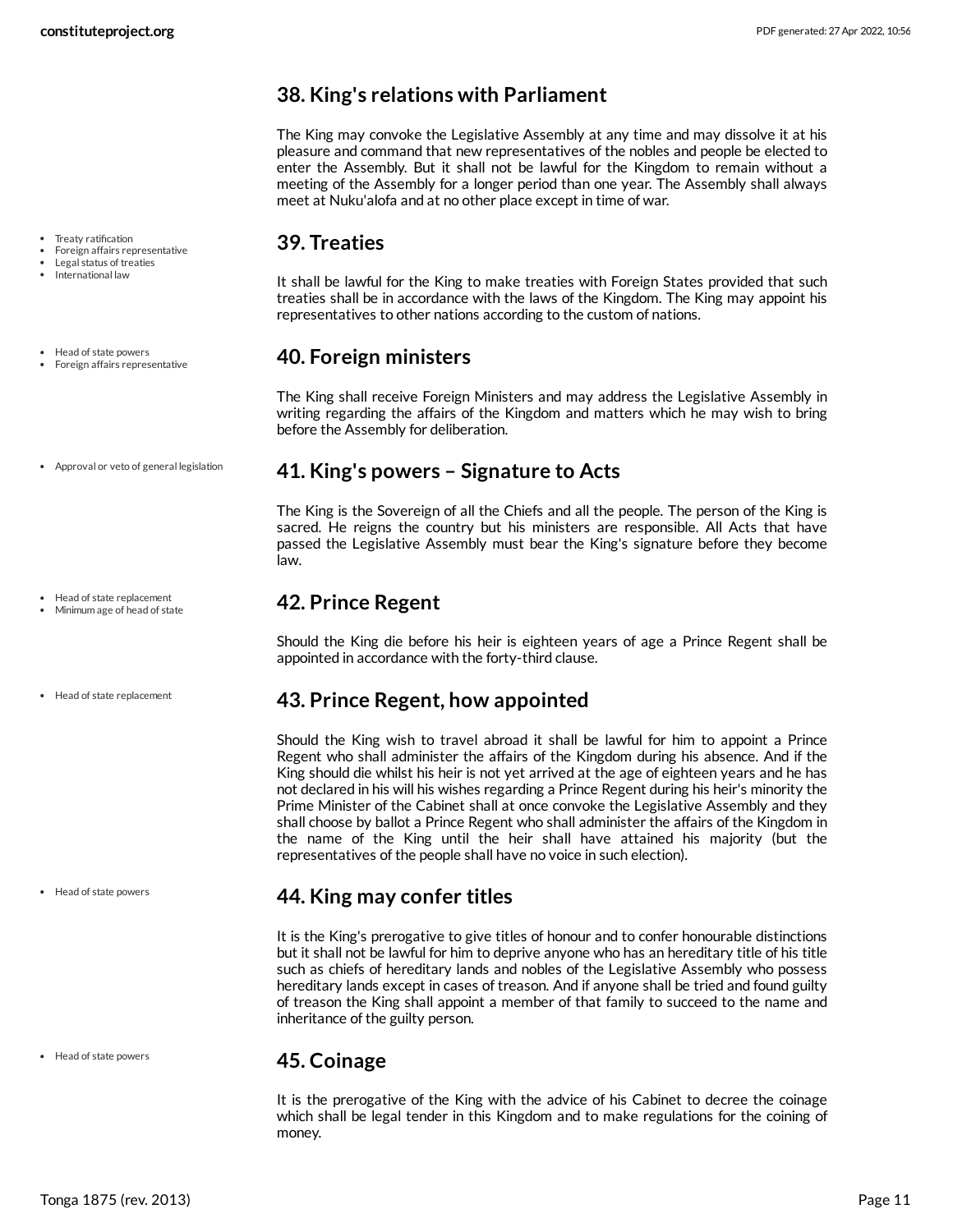• Emergency provisions

• National flag

### <span id="page-11-0"></span>**46. Martial law**

In the event of civil war or war with a foreign state it shall be lawful for the King to proclaim martial law over any part or over the whole of the country.

# <span id="page-11-1"></span>**47. National flag**

The Flag of Tonga (the flag of King George) shall never be altered but shall always be the flag of this Kingdom and the present Royal Ensign shall always be the ensign of the Royal Family of Tonga.

# <span id="page-11-2"></span>**48. Royal property**

The lands of the King and the property of the King are his to dispose of as he pleases. The Government shall not touch them nor shall they be liable for any Government debt. But the houses built for him by the Government and any inheritances which may be given to him as King shall descend to his successors as the property and inheritance of the Royal line.

### <span id="page-11-3"></span>**49. King exempt from action**

It shall not be lawful to sue the King in any court for a debt without the consent of the Cabinet.

# <span id="page-11-4"></span>**Privy Council**

#### **50. Constitution and powers of Privy Council**

- **1.** The King shall appoint a Privy Council to provide him with advice. The Privy Council shall be composed of such people whom the King shall see fit to call to his Council.
- **2.** If any case shall be heard in the Land Court relating to the determination of hereditary estates and titles, it shall be lawful for either party thereto to appeal to the King in Privy Council which shall determine how the appeal shall proceed and the judgment of the King in Privy Council shall be final.
- **3.** Privy Council may by Order in Council regulate its own procedures.

### <span id="page-11-5"></span>**The Prime Minister**

#### <span id="page-11-7"></span>**50A. The Prime Minister**

- **1.** The King shall appoint from amongst the elected representatives a Prime Minister who is recommended by the Legislative Assembly in accordance with the procedure set out in the Schedule to, or clause 50B of, this Constitution.
- **2.** The Prime Minister shall hold office until
	- **a.** another Prime Minister is appointed in accordance with this Constitution; **b.** his appointment is revoked under clause 50B;
		- **c.** he dies, resigns, or his appointment is revoked after he ceases to be an elected representative for any reason other than the dissolution of the Legislative Assembly; or
		- **d.** he becomes ineligible to hold the office in accordance with this Constitution or any other law.
- **3.** The Prime Minister shall regularly and as required report to the King upon matters that have arisen with the government and upon the state of the country.

#### <span id="page-11-6"></span>**50B. Votes of No Confidence**

**1.** If the Legislative Assembly passes a motion described as a "Vote of no confidence in the Prime Minister" in accordance with this clause, then upon

Head of state immunity

Advisory bodies to the head of state

Name/structure of executive(s)

- Head of government selection
- Eligibility for head of government
- Head of government removal

Head of government removal Cabinet removal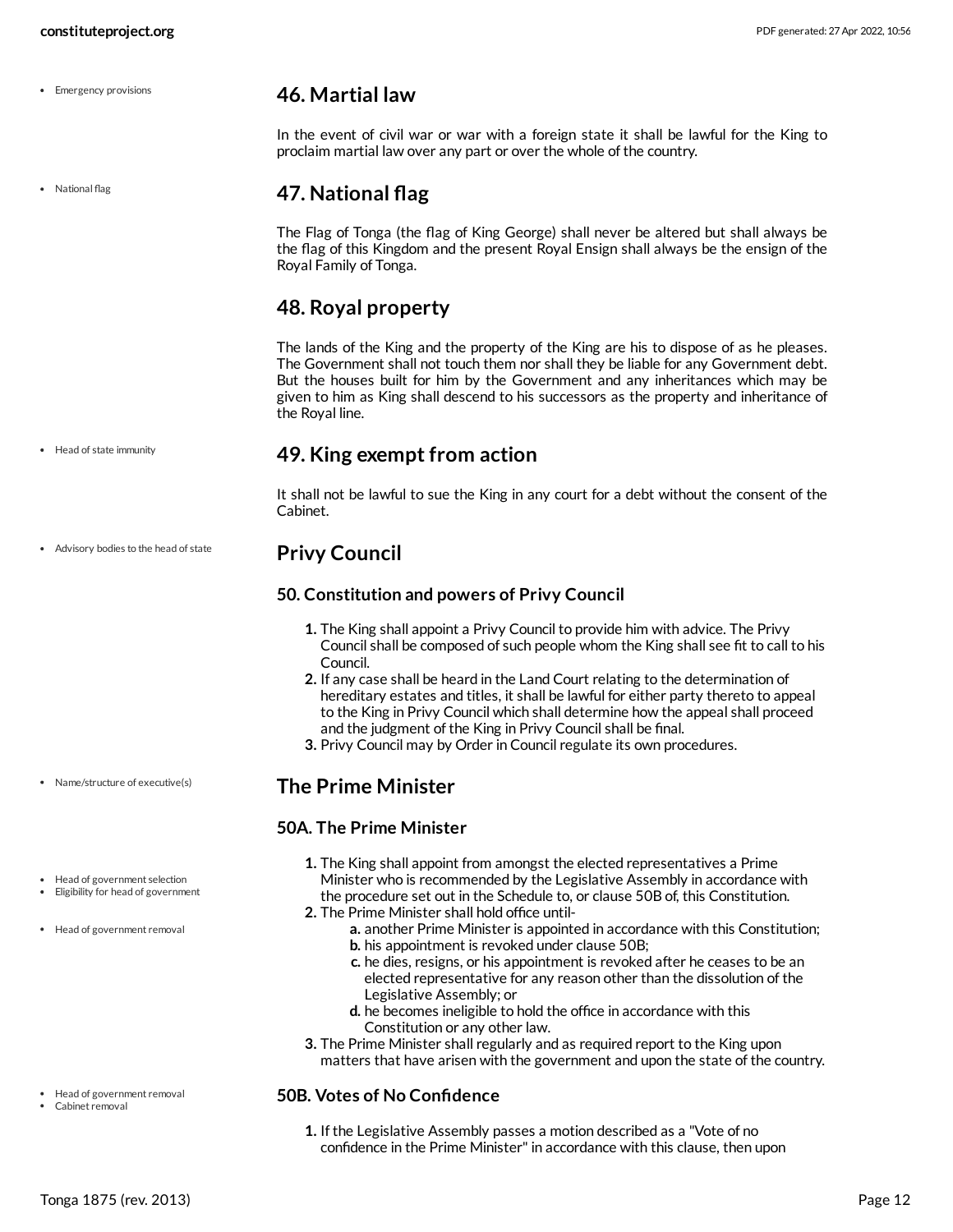Limits on removing head of government

Head of government replacement

Head of government replacement

Dismissal of the legislature

- **1.** delivery of that resolution to the King by the Speaker, the Prime Minister and all Ministers shall be deemed to have resigned and their appointments revoked. **2.** A vote of no confidence in the Prime Minister
	- **a.** shall not be moved unless at least 5 working days' notice of the intention to move such a motion has been given to the Speaker; and
	- **b.** shall be of no effect if made within 18 months after a general election has been held, nor within 6 months before the date by which an election shall be held in accordance with clause 77(1), nor within 12 months after the date on which the last such motion was voted upon in the Legislative Assembly.
- **3.** If within 48 hours of the revocation of the appointment of the Prime Minister and all Ministers in accordance with sub-clause (1) following a vote of no confidence in the Prime Minister, the Legislative Assembly passes a motion that recommends the appointment of another elected representative as Prime Minister, then upon delivery of that resolution to the King by the Speaker, the King shall appoint the person so nominated as the Prime Minister.
- **4.** If no recommendation is delivered to him in accordance with sub- clause (3) following a vote of no confidence in the Prime Minister, the King shall
	- **a.** dissolve the Legislative Assembly and command that a general election be held on a date not more than 90 days thereafter;
	- **b.** appoint as interim Prime Minister the elected representative who the King considers best able to lead an interim government, who shall not be the Prime Minister in respect of whom a motion of no confidence was passed in the Legislative Assembly, until a Prime Minister is appointed after the general election; and
	- **c.** in consultation with the interim Prime Minister, appoint interim Ministers to hold office until Ministers are appointed after the general election.

# <span id="page-12-0"></span>**Cabinet**

### <span id="page-12-1"></span>**51. Function, constitution and powers of Cabinet**

- **1.** The executive authority of the Kingdom shall vest in the Cabinet, which shall be collectively responsible to the Legislative Assembly for the executive functions of the Government.
- **2.** The Cabinet shall consist of the Prime Minister and such other Ministers who are nominated by the Prime Minister and appointed by the King:

#### <span id="page-12-2"></span>Provided that-

- **a.** the Prime Minister may nominate as Cabinet Ministers not more than 4 persons who are not elected representatives;
- **b.** the Prime Minister and Cabinet shall be fewer in number than half of the number of elected members of the Legislative Assembly excluding the Speaker.
- **3.** A Minister shall retain his position as Minister until
	- **a.** his appointment is revoked by the King on the recommendation of the Prime Minister or in accordance with clause 50B;
	- **b.** he dies, resigns or is dismissed from office following impeachment under clause 75; or
	- **c.** he becomes ineligible to hold the office in accordance with this Constitution or any other law:

PROVIDED THAT: Following a general election, and when appointed under clause 50B (4)(c), Ministers shall be and remain as caretaker Ministers until their appointments are revoked or continued on the recommendation of the newly appointed Prime Minister; and during such period caretaker Ministers shall not incur any unusual or unnecessary expenditure without the written approval of the caretaker Minister for Finance.

- **4.** The Prime Minister may assign and re-assign ministries to and amongst the Cabinet Ministers.
- **5.** Each Minister shall draw up an annual report to the Legislative Assembly advising of the activities and plans of his ministry and if the Legislative Assembly

Establishment of cabinet/ministers

- Cabinet selection
- Eligibility for cabinet
- Cabinet removal

Legislative oversight of the executive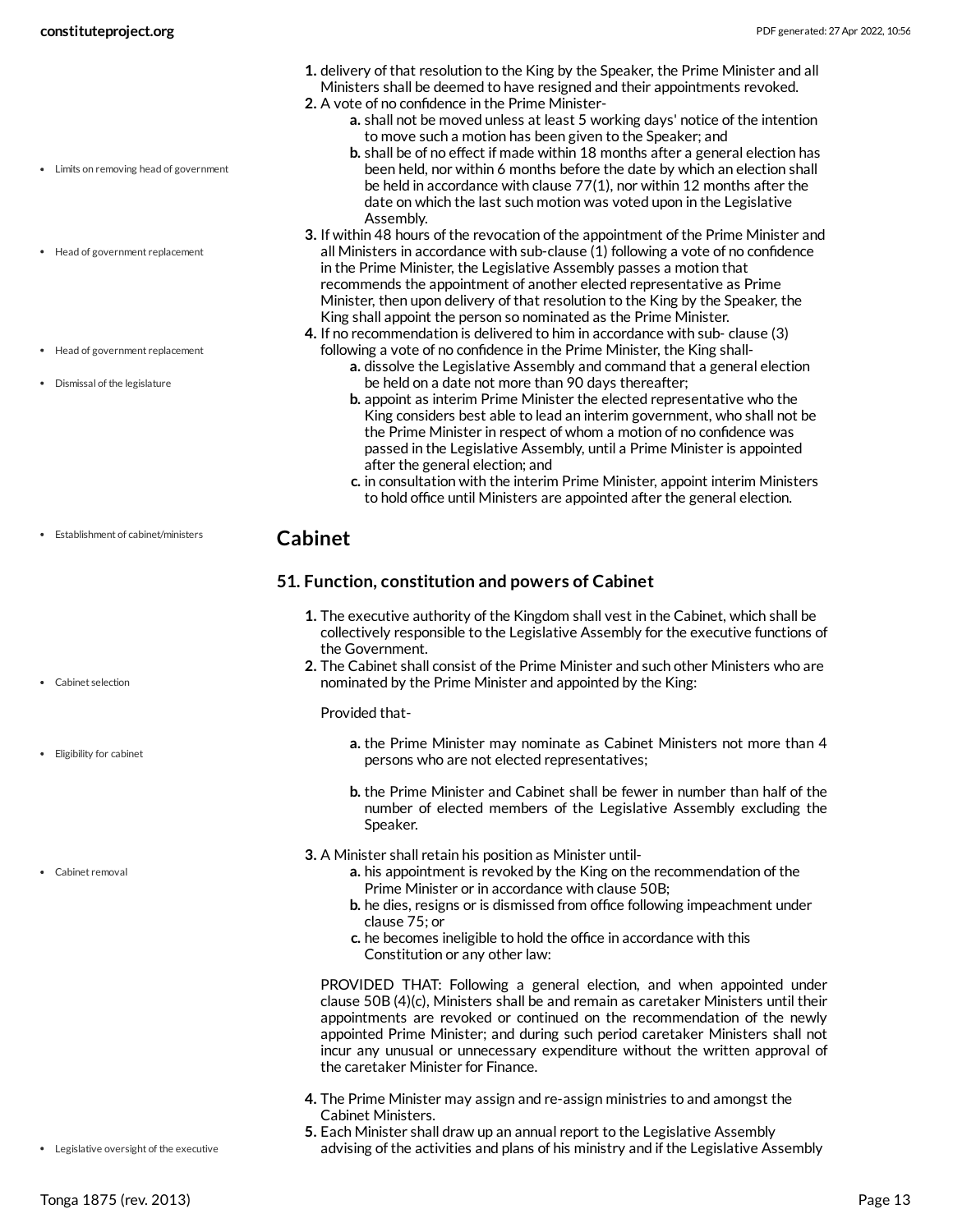National capital

Subsidiary unit government • Head of state powers

Subsidiary unit government

Approval or veto of general legislation Structure of legislative chamber(s)

- **5.** shall wish to know anything concerning the ministry of any Minister he shall answer all questions put to him by the Legislative Assembly and report everything in connection with his ministry.
- **6.** A Minister who is not an elected representative shall sit and vote in the Legislative Assembly and shall, unless otherwise provided in any Act, have all the rights, duties and responsibilities of an elected representative except that he shall not be entitled to vote in any vote of no confidence in the Prime Minister under clause 50B.
- **7.** The term "executive authority" in sub-clause (1) excludes all powers vested in the King or the King in Council, whether by this Constitution, or any Act of the Legislative Assembly, any subordinate legislation, and Royal Prerogatives.

#### <span id="page-13-4"></span>**52. Duties of ministers**

Each member of the Cabinet shall have an office in Nuku'alofa the capital of the Kingdom and he shall satisfy himself that all the subordinates in his department faithfully perform their duties. And the Government shall build or rent offices suitable for the work of each minister.

#### **53. Minister for Finance to reportto Parliament**

When the Legislative Assembly shall meet the Minister for Finance shall present to the Legislative Assembly on behalf of the Cabinet an account of all moneys which have been received and expended during the current year or since the last meeting of the Assembly and the nature of the receipts and expenditure.

#### <span id="page-13-3"></span>**54. Governors - how appointed**

The King shall appoint Governors to Ha'apai and Vava'u on the advice of the Prime Minister.

#### **55. Powers of Governors**

It shall not be lawful for a Governor to enact any law but he shall be responsible that the law is enforced in his district.

### <span id="page-13-0"></span>**The Legislative Assembly**

#### <span id="page-13-1"></span>**56. Power of Legislative Assembly**

The King and the Legislative Assembly shall have power to enact laws, and the representatives of the nobles and the representatives of the people shall sit as one House. When the Legislative Assembly shall have agreed upon any Bill which has been read and voted for by a majority three times it shall be presented to the King for his sanction and after receiving his sanction and signature it shall become law upon publication. Votes shall be given by raising the hand or by standing up in division or by saying "Aye" or "No".

#### **57. Title**

The Legislative Assembly shall be called the Legislative Assembly of Tonga.

#### **58. Sessions**

The Legislative Assembly shall meet at least once in every twelve calendar months but it shall be lawful to summon the same at any time.

First chamber selection

#### <span id="page-13-2"></span>**59. Composition**

- **1.** The Legislative Assembly shall be composed of
	- **a.** the representatives of the nobles;
	- **b.** the representatives of the people; and
	- **c.** all members of the Cabinet.

Eligibility for cabinet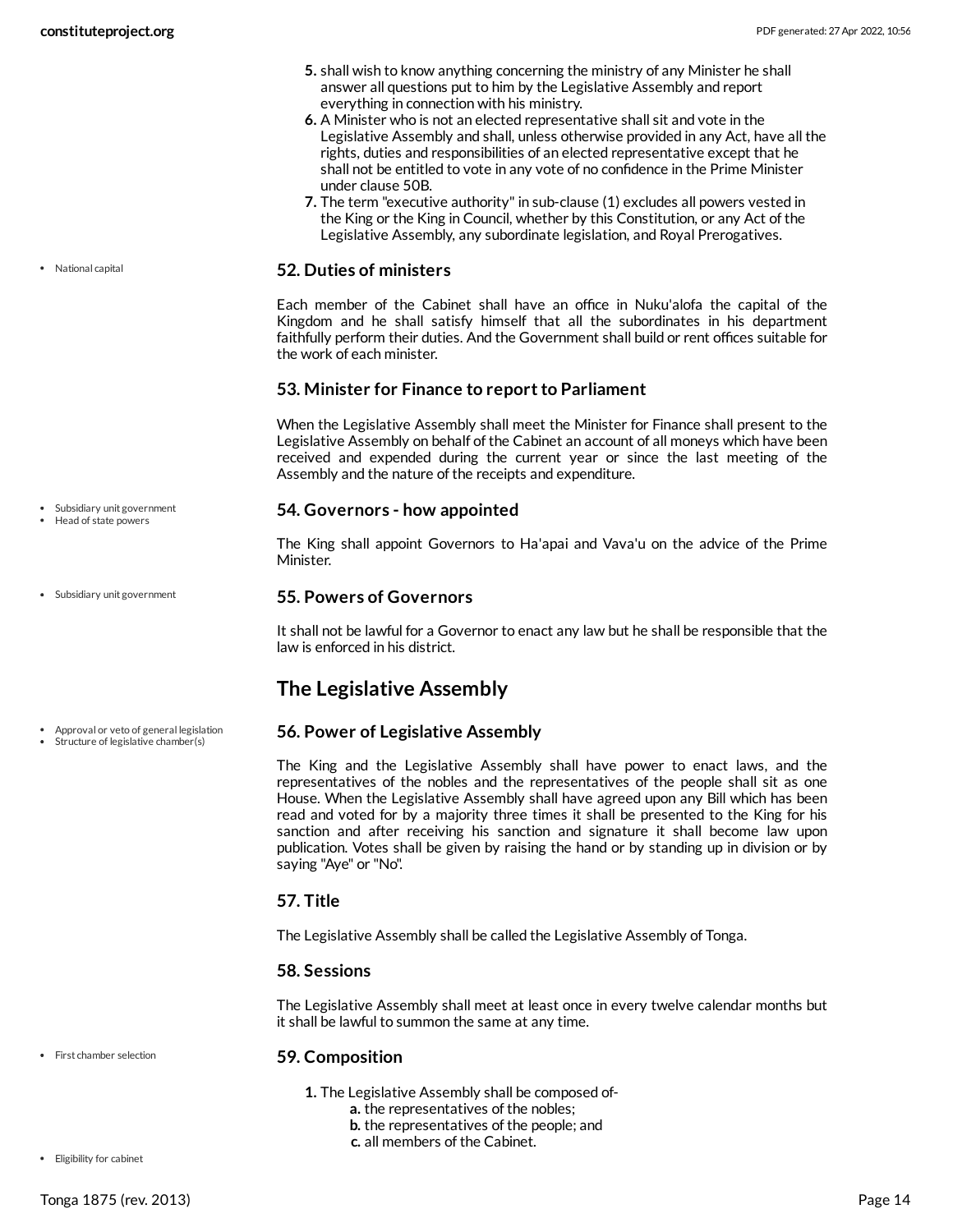- Eligibility for cabinet
- 
- Eligibility for first chamber
- First chamber selection Electoral districts
- 

Leader of first chamber

**2.** Cabinet Ministers who are elected representatives shall, unless dismissed after impeachment under clause 75, remain as members of the Legislative Assembly and representatives in their respective electoral constituency during their appointment as Minister.

#### <span id="page-14-0"></span>**60. Representative members**

There shall be elected by the nobles of the Kingdom from their number nine nobles as representatives of the nobles and there shall be elected by electors duly qualified seventeen representatives of the people. The Legislative Assembly shall determine the boundaries of electoral districts for the election of representatives of the nobles and shall establish an independent Commission to determine the boundaries of the electoral constituencies for the election of representatives of the people:

Provided that the constituency boundaries for the general election of 2010 shall be based on the recommendations of the Royal Constituency Boundaries Commission as approved by the Legislative Assembly.

#### <span id="page-14-2"></span>**61. Speaker**

- **1.** The King shall, within 5 days after the appointment of a Prime Minister in accordance with clause 50A following a general election, appoint one of the elected representatives of the nobles on the recommendation of the Legislative Assembly, to be the Speaker of the Legislative Assembly.
- **2.** The Speaker shall remain in office until
	- **a.** the King appoints an Interim Speaker following the next general election in accordance with sub-section (8) of the Schedule to this Constitution;
	- **b.** his appointment is revoked under sub-clause (3); or
	- **c.** he dies, resigns or his appointment is revoked after he ceases to be an elected representative of the nobles for any reason other than the dissolution of the Legislative Assembly.
- **3.** If the Prime Minister, with the approval of at least half of the members of the Legislative Assembly, recommends to the King that the Speaker be removed from office, the King shall revoke the Speaker's appointment and appoint a new Speaker on the recommendation of the Legislative Assembly.
- **4.** The King shall appoint a Speaker within 7 days of the occurrence of a vacancy.

#### <span id="page-14-1"></span>**62. Rules of procedure**

- **1.** The Legislative Assembly shall make its own rules of procedure for the conduct of its meetings.
- **2.** Any member of the Legislative Assembly may, in accordance with its rules of procedure
	- **a.** introduce a Bill in the Assembly;
	- **b.** propose a motion for debate in the Assembly; or
	- **c.** present a petition to the Assembly,

and it shall be dealt with in accordance with the Assembly's rules of procedure.

#### <span id="page-14-3"></span>**63. Qualification of nobles**

- **1.** No person shall succeed to the position of a noble who is insane or imbecile or who is disabled by the twenty-third clause.
- **2.** Every noble shall be competent to vote in an election for representatives of the nobles and to sit in the Assembly if chosen according to law.

#### <span id="page-14-4"></span>**64. Qualification of electors**

Every Tongan subject of twenty-one years of age or more who is not a noble, is not insane or imbecile and is not disabled by the twenty-third clause shall, if registered as an elector, be entitled to vote in an election for representatives of the people to the Legislative Assembly and on the day appointed for election shall be exempt from summons for debt. A person resident outside of Tonga who is qualified to be an elector may vote at an election only if he is registered as an elector and present in Tonga for the election.

• Initiation of general legislation

Eligibility for first chamber Mentions of social class

- Restrictions on voting Eligibility for first chamber
- Minimum age for first chamber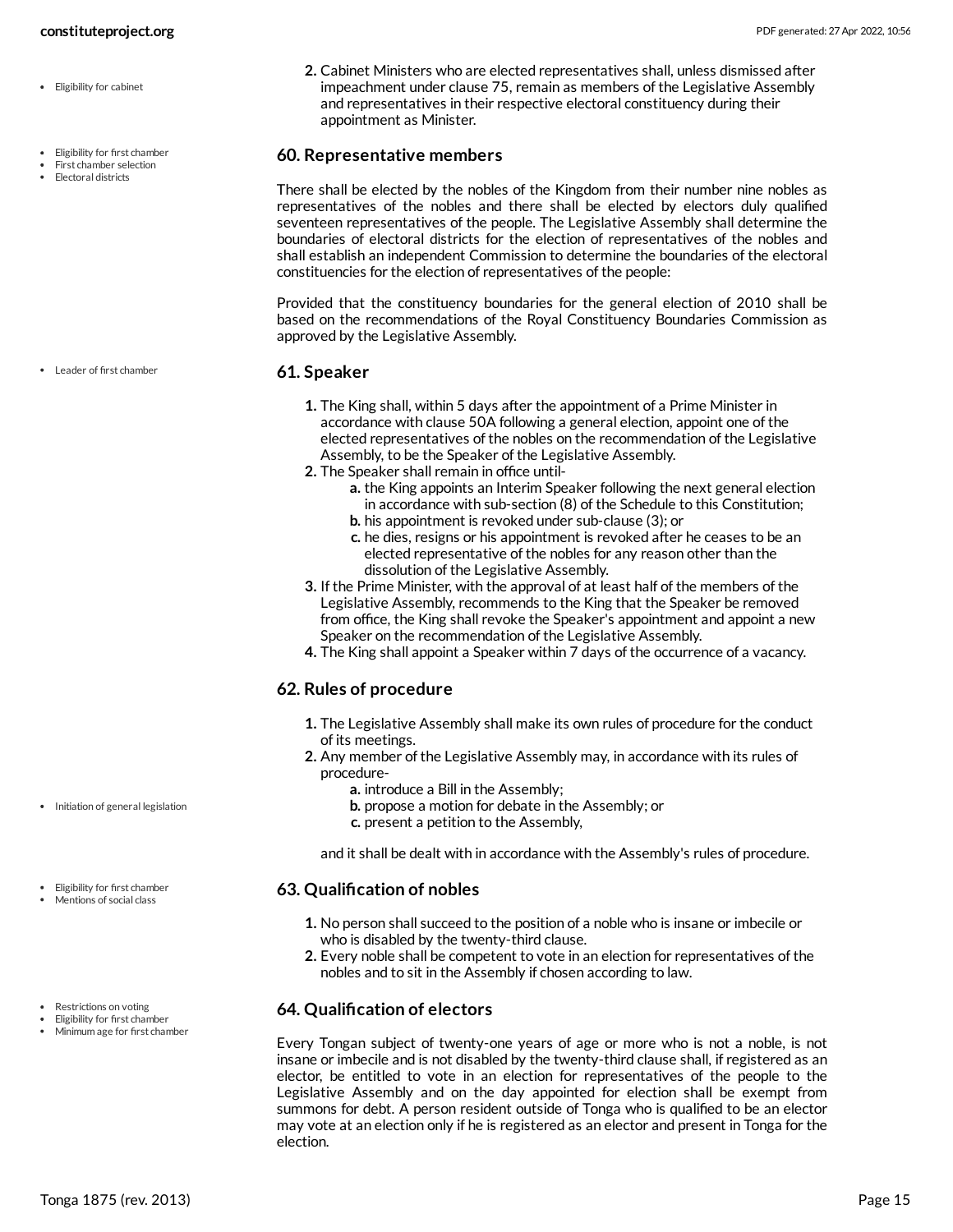Minimum age for first chamber

Removal of individual legislators

• Mentions of social class

Eligibility for first chamber

### <span id="page-15-1"></span>**65. Qualification of representatives**

Representatives of the people shall be chosen by ballot and any person who is qualified to be an elector may nominate as a candidate and be chosen as a representative for the electoral constituency in which he is registered, save that no person may be chosen against whom an order has been made in any court in the Kingdom for the payment of a specific sum of money the whole or any part of which remains outstanding or if ordered to pay by instalments the whole or any part of such instalments remain outstanding on the day on which such person submits his nomination paper to the Returning Officer:

Provided that a person resident outside of Tonga who is qualified to be an elector will qualify as a candidate only if he is present in Tonga for a period of 3 months within the 6 months before the relevant election.

#### **66. Threats and bribery**

<span id="page-15-3"></span>Any person elected as a representative who shall be proved to the satisfaction of the Assembly to have used threats or offered bribes for the purpose of persuading any person to vote for him shall be unseated by the Assembly.

#### <span id="page-15-2"></span>**67. Privilege of nobles**

It shall be lawful for only the nobles of the Legislative Assembly to discuss or vote upon laws relating to the King or the Royal Family or the titles and inheritances of the nobles and after any such bill has been passed three times by a majority of the nobles of the Legislative Assembly it shall be submitted to the King for his sanction.

#### <span id="page-15-4"></span>**68. King's veto precludes discussion**

Should the King withhold his sanction from any law passed by the Legislative Assembly and submitted to him for approval it shall be unlawful for the Legislative Assembly again to discuss such law until the following session.

#### <span id="page-15-0"></span>**69. Quorum**

It shall be lawful for the Legislative Assembly to pass judgment upon its members for their acts or conduct as members of the Legislative Assembly and although all the members may not be present it shall be lawful for the Legislative Assembly to discuss and pass laws and transact business should one-half of its members be present but should there be less than one-half present the Legislative Assembly shall stand adjourned to another day and if at such adjourned meeting there should be still less than half the members present it shall be lawful for the King or the Speaker of the Assembly to command the presence of all the members and if any fail to attend on such command it shall be lawful to inflict punishment for such disobedience such punishment to be determined by the Legislative Assembly.

#### **70. Offences against the Assembly**

- **1.** Any person who
	- **a.** acts disrespectfully in the presence of the Legislative Assembly;
	- **b.** by any act or omission, interferes with, obstructs or impedes the
	- Legislative Assembly in the performance of its function; **c.** interferes with, obstructs or impedes any member or officer of the
		- Legislative Assembly in the discharge of his duty;
	- **d.** defames the Legislative Assembly; **e.** threatens any member or his property; or
	- **f.** rescues a person whose arrest has been ordered by the Legislative Assembly,

may, by resolution of the Legislative Assembly, be imprisoned for any period not exceeding thirty days and if he is a member of the Assembly he may be suspended from the Assembly for up to thirty days in substitution for or in addition to any other penalty.

Veto override procedure

Attendance by legislators Quorum for legislative sessions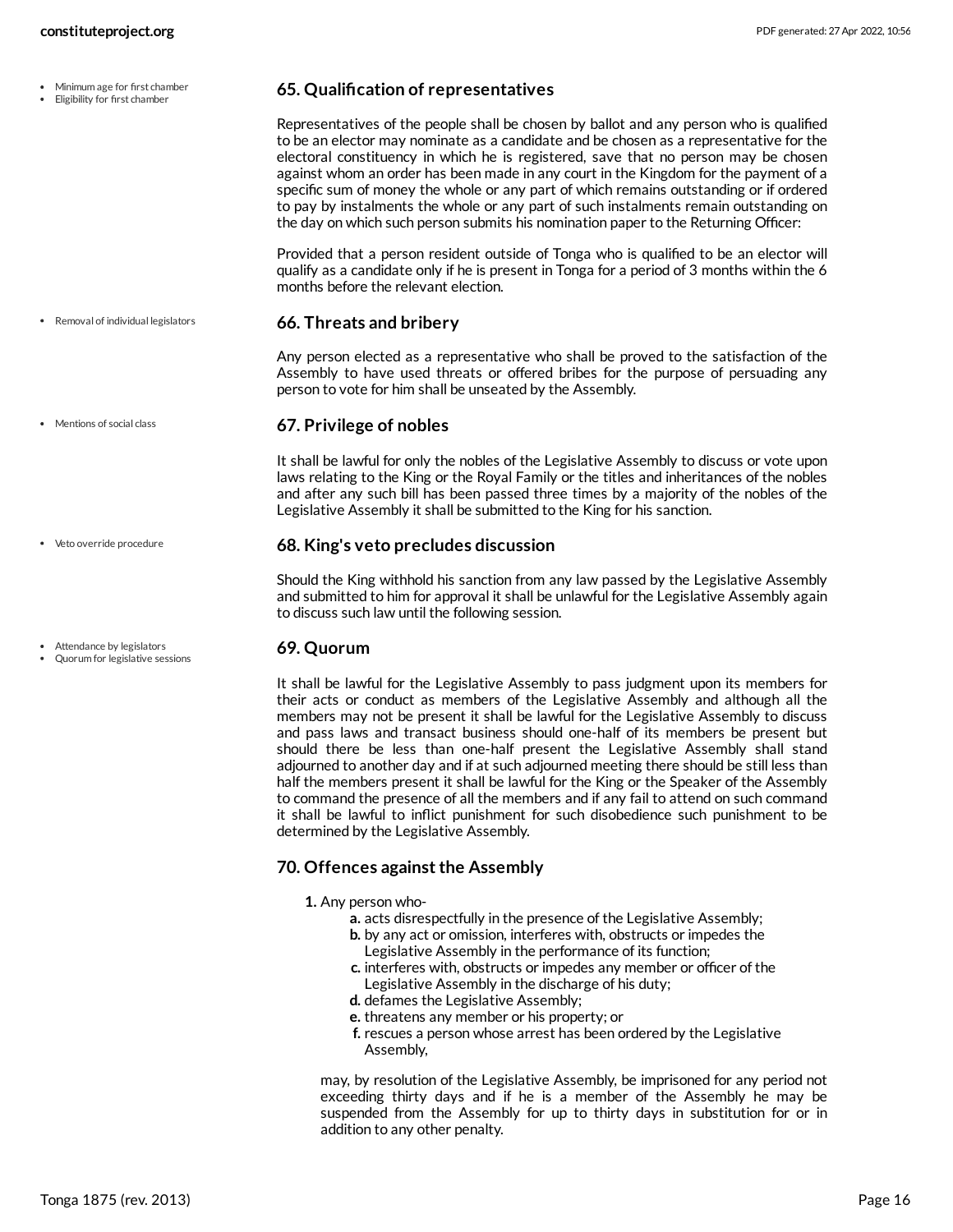**2**

- **a.** A penalty of imprisonment imposed in accordance with this clause is not affected by a prorogation, the dissolution or expiration of the Legislative Assembly.
- **b.** A resolution of the Legislative Assembly ordering the imprisonment of a person in accordance with this clause may provide for the discharge of the person from imprisonment.
- **c.** Notwithstanding the power to imprison under sub-clause (1) the Legislative Assembly may impose a fine
	- **i.** not exceeding \$5,000, in the case of a natural person; or
	- **ii.** not exceeding \$50,000, in the case of a corporation,

for an offence against the Legislative Assembly determined by the Assembly to have been committed by that person under this clause.

- **d.** It shall not be lawful to both imprison and fine a person for an offence under this clause.
- **e.** The Legislative Assembly may give such directions and authorise the issue of such warrants as are necessary or convenient for carrying this clause into effect.

#### <span id="page-16-3"></span>**71. Noble deprived of his seat**

Should any representative of the nobles be deprived of his seat another noble shall be elected to succeed to his seat in the Legislative Assembly but his title and hereditary estates shall not be confiscated except for treason or sedition.

#### <span id="page-16-2"></span>**72. Journal**

A journal of the proceedings of the Legislative Assembly shall be kept and the votes of each member present for and against every motion or resolution shall be recorded in the journal.

#### <span id="page-16-1"></span>**73. Immunity from arrest**

The members of the Legislative Assembly shall be free from arrest and judgment whilst it is sitting except for indictable offences and no member of the House shall be liable for anything he may have said or published in the Legislative Assembly.

#### **74. Resignation**

Any representative of the nobles or of the people who may wish to resign his seat in the Legislative Assembly may tender his resignation in writing to the Speaker and his connection with the Legislative Assembly shall cease when he tenders his resignation.

#### <span id="page-16-0"></span>**75. Impeachment**

**1.** It shall be lawful for a member of the Legislative Assembly, of his own volition or as the result of a written complaint made to him by any Tongan subject, to move the Assembly, in accordance with the rules of procedure, for the impeachment of any Minister or representative of the nobles or of the people for any of the following offences—

Breach of the laws or the resolutions of the Legislative Assembly, maladministration, incompetency, destruction or embezzlement of Government property, or the performance of acts which may lead to difficulties between this and another country.

**2.** The impeached person shall be given a copy of the accusation in writing seven days before the day of the trial.

Replacement of legislators

- Secrecy of legislative votes
- Publication of deliberations

• Immunity of legislators

- Cabinet removal
- Removal of individual legislators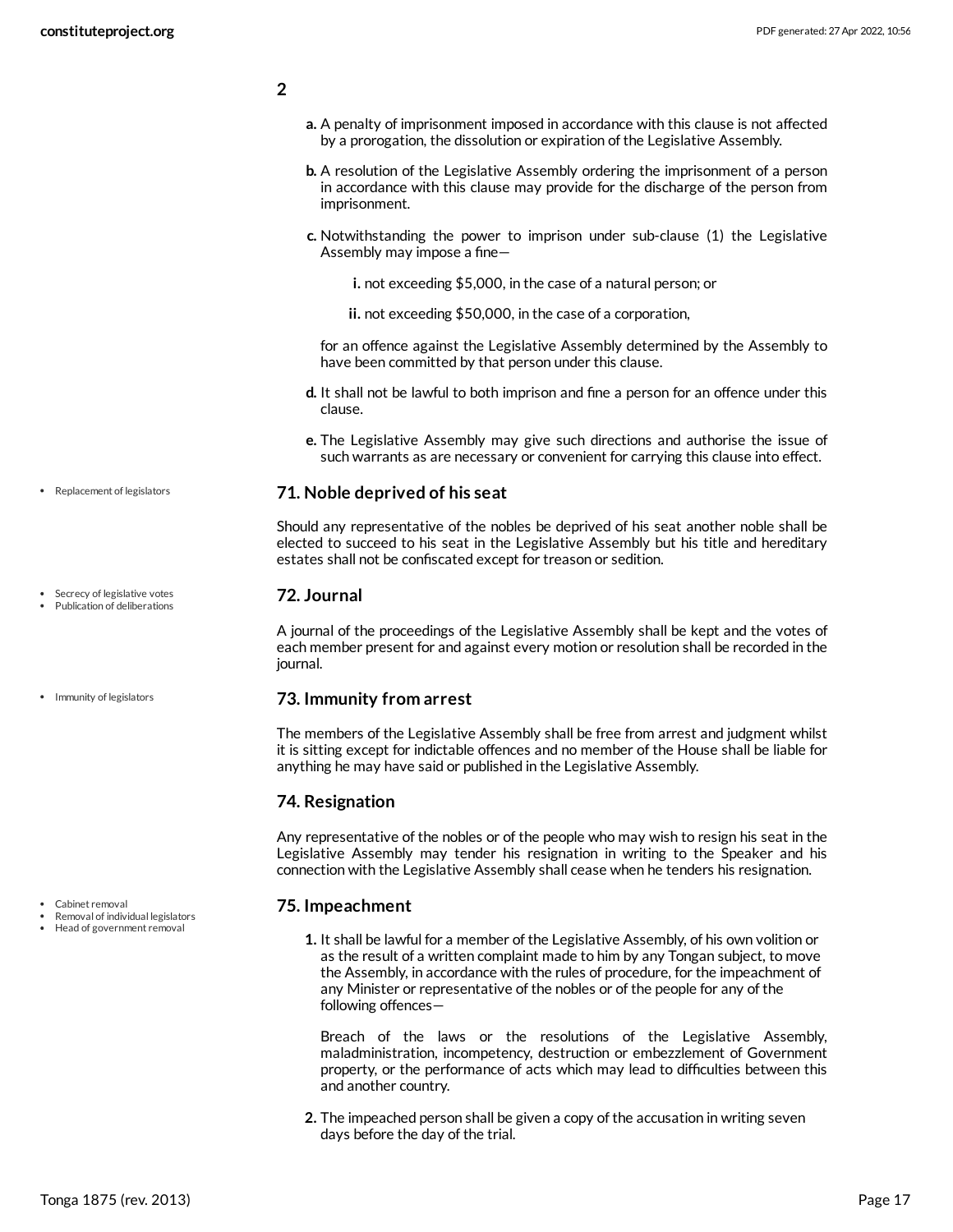• Replacement of legislators

Term length for first chamber

Dismissal of the legislature

Scheduling of elections

#### <span id="page-17-4"></span>**76. Bye-elections**

clause.

Chief Justice shall preside.

Upon the death or resignation of any representative of the nobles or of the people and when a member is deprived of his seat after impeachment, the Speaker shall immediately command that the nobles or the electors of the district which he represented shall elect a representative in his place. But the Legislative Assembly shall have the power to sit and act although its number be not complete.

**3.** The trial shall be conducted in accordance with the eleventh clause and the Lord

**4.** After the witnesses have been heard the impeached person shall withdraw and the Assembly shall consider their decision and upon a decision being made he shall be brought before the Assembly and the decision announced to him. If he be found guilty it shall be lawful to dismiss him from office but if acquitted it shall not be lawful to impeach him again on the same charge as is provided in the twelfth

#### <span id="page-17-3"></span>**77. General elections**

- **1.** Elections shall ordinarily be held for all the representatives of the nobles and the people every four years, and if not earlier dissolved the Legislative Assembly shall stand dissolved at the expiration of four years from the date of the last general election.
- **2.** It shall be lawful for the King, at his pleasure, to dissolve the Legislative Assembly at any time and command that new elections be held.
- **3.** If the Legislative Assembly is dissolved by the King or by the operation of subclause (1), the King shall, after consultation with the Speaker of the Legislative Assembly, fix a date for a general election.

#### <span id="page-17-0"></span>**78. Assembly to assess taxation**

The Legislative Assembly shall assess the amount of taxes to be paid by the people and the customs duties and fees for trading licences and shall pass the estimates of expenditure for the Public Service in accordance with the nineteenth clause. And upon the report of the Minister of Finance upon the expenditure and revenue received during the year succeeding the last meeting of the Assembly the Legislative Assembly shall determine the estimates for the expenditure of the Government until the next meeting of the Legislative Assembly. And the ministers shall be guided by the estimates of public expenditure so authorized by the Legislative Assembly.

#### <span id="page-17-1"></span>**79. Amendments to Constitution**

It shall be lawful for the Legislative Assembly to discuss amendments to the Constitution provided that such amendments shall not affect the law of liberty the succession to the Throne and the titles and hereditary estates of the nobles. And if the Legislative Assembly wish to amend any clause of the Constitution such amendment shall after it has passed the Legislative Assembly three times be submitted to the King and if His Majesty and the Cabinet are unanimously in favour of the amendment it shall be lawful for the King to assent and when signed by the King it shall become law.

#### **80. Enacting formula**

The formula for enacting laws shall be "Be it enacted by the King and Legislative Assembly of Tonga in the Legislature of the Kingdom as follows:".

#### **81. Laws to cover but one subject**

To avoid confusion in the making of laws every law shall embrace but one subject which shall be expressed by its title.

#### <span id="page-17-2"></span>**82. Constitution is supreme law**

This Constitution is the supreme law of the Kingdom and if any other law is inconsistent with this Constitution, that other law shall, to the extent of the inconsistency, be void.

#### • Budget bills

Constitution amendment procedure

Unamendable provisions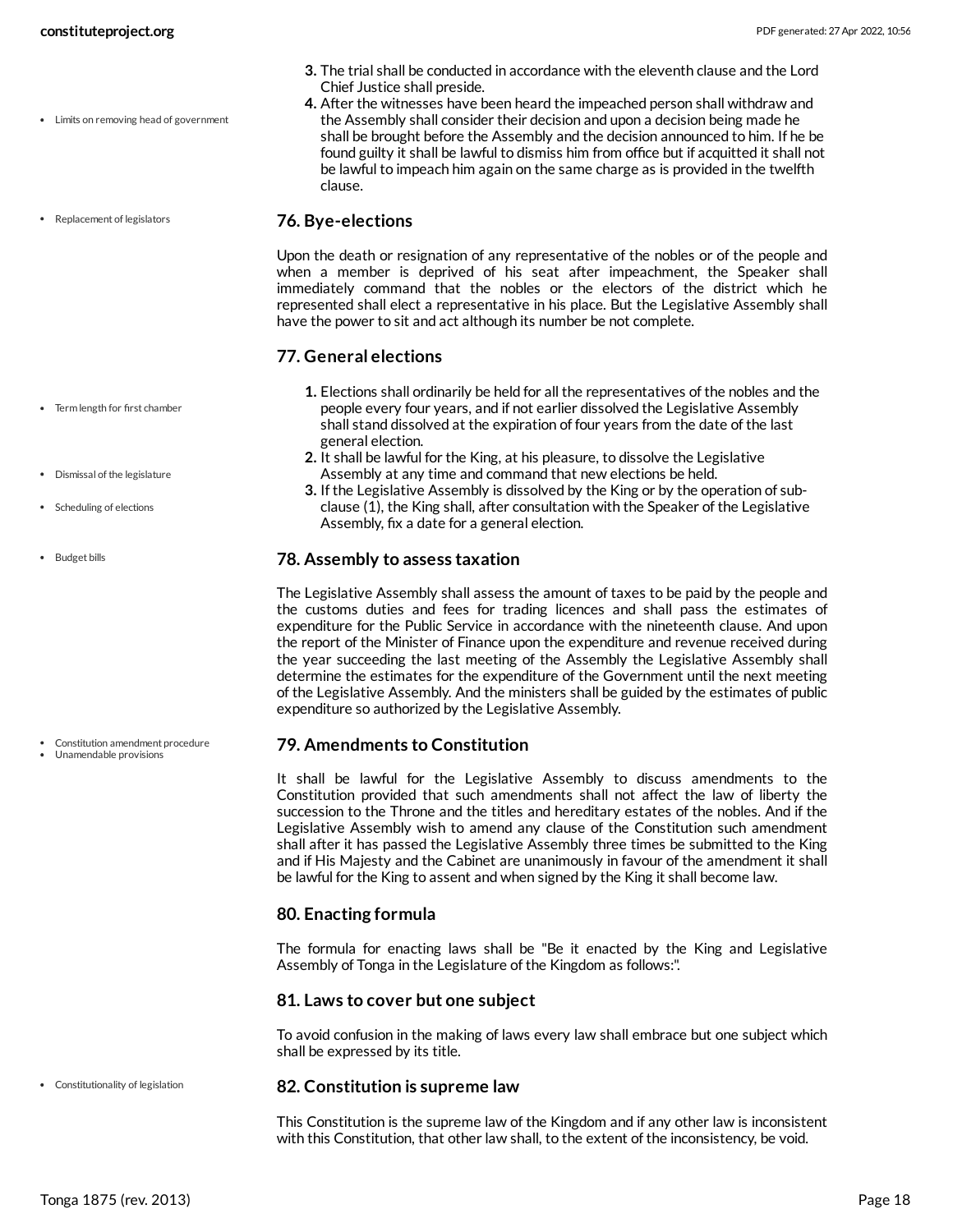- God or other deities
- Oaths to abide by constitution

#### <span id="page-18-1"></span>**83. Oaths of Councillors and Representatives**

The following oath shall be taken by the members of the Privy Council:

"I solemnly swear before God that I will be truly loyal to His Majesty King George Tupou V the rightful King of Tonga and that I will keep righteously and perfectly the Constitution of Tonga and assist to the end of my power and ability in all things in connection with the Privy Council".

The following oath shall be taken by the ministers:

"I solemnly swear before God that I will be truly loyal to His Majesty King George Tupou V the rightful King of Tonga and that I will keep righteously and perfectly the Constitution of Tonga and discharge the duties of my department to the end of my ability for the benefit of the King and his Government".

The following oath shall be taken by the nobles and representatives of the people:

"I solemnly swear before God that I will be truly loyal to His Majesty King George Tupou V the rightful King of Tonga and that I will righteously and perfectly conform to and keep the Constitution of Tonga and zealously discharge my duties as a member of the Legislative Assembly".

The members of the Privy Council shall sign their names to the oath and read it in the presence of the King. The ministers, the nobles and representatives of the people shall sign their names to the oath and read it in the presence of the Legislative Assembly.

#### <span id="page-18-2"></span>**83A. Rule of law and Judicial Independence**

The existing underlying constitutional principles of the Rule of Law and Judicial Independence shall always be maintained.

#### <span id="page-18-0"></span>**83B. The Lord Chancellor**

- **1.** The King in Privy Council, after receiving advice from the Judicial Appointments and Discipline Panel, shall appoint a Lord Chancellor who shall have primary responsibility for
	- **a.** the administration of the courts;
	- **b.** all matters related to the Judiciary and its independence;
	- **c.** the maintenance of the rule of law; and
	- **d.** such related matters as are specified in this Constitution or any other Act.
- **2.** The Lord Chancellor shall, unless otherwise provided by law, have complete discretion to exercise his functions, powers and duties, independently without any interference whatsoever from any person or authority.
- **3.** The Lord Chancellor may, with the consent of the King in Privy Council, make regulations for the following purposes
	- **a.** to establish an age at which the Attorney General, a Judge, a Magistrate and the Lord Chancellor shall retire from office;
	- **b.** to regulate a judicial pension scheme;
	- **c.** to provide for administrative arrangements for and related to the Office of the Lord Chancellor.
- **4.** The Lord Chancellor shall be a person who is qualified to be a Judge of the Supreme Court and he shall, subject to any contractual arrangements, hold office during good behaviour.
- **5.** The King in Privy Council, after receiving advice from the Judicial Appointments and Discipline Panel, shall determine the terms of appointment of the Lord Chancellor, and shall have the power to dismiss him.
- **6.** In the event of a vacancy in the office of the Lord Chancellor, and pending the appointment of a Lord Chancellor under sub-clause (1), the King in Privy Council may appoint a suitably qualified person to be Lord Chancellor ad interim, to hold office only until a substantive appointment has been made. Any such appointee shall have all the powers and privileges and perform all the duties of the Lord Chancellor as set forth in this clause and the Lord Chancellor ad interim shall also be the Chairman of the Judicial Appointments and Discipline Panel constituted under clause 83C.

Establishment of judicial council

Judicial independence

- Mandatory retirement age for judges
- Establishment of judicial council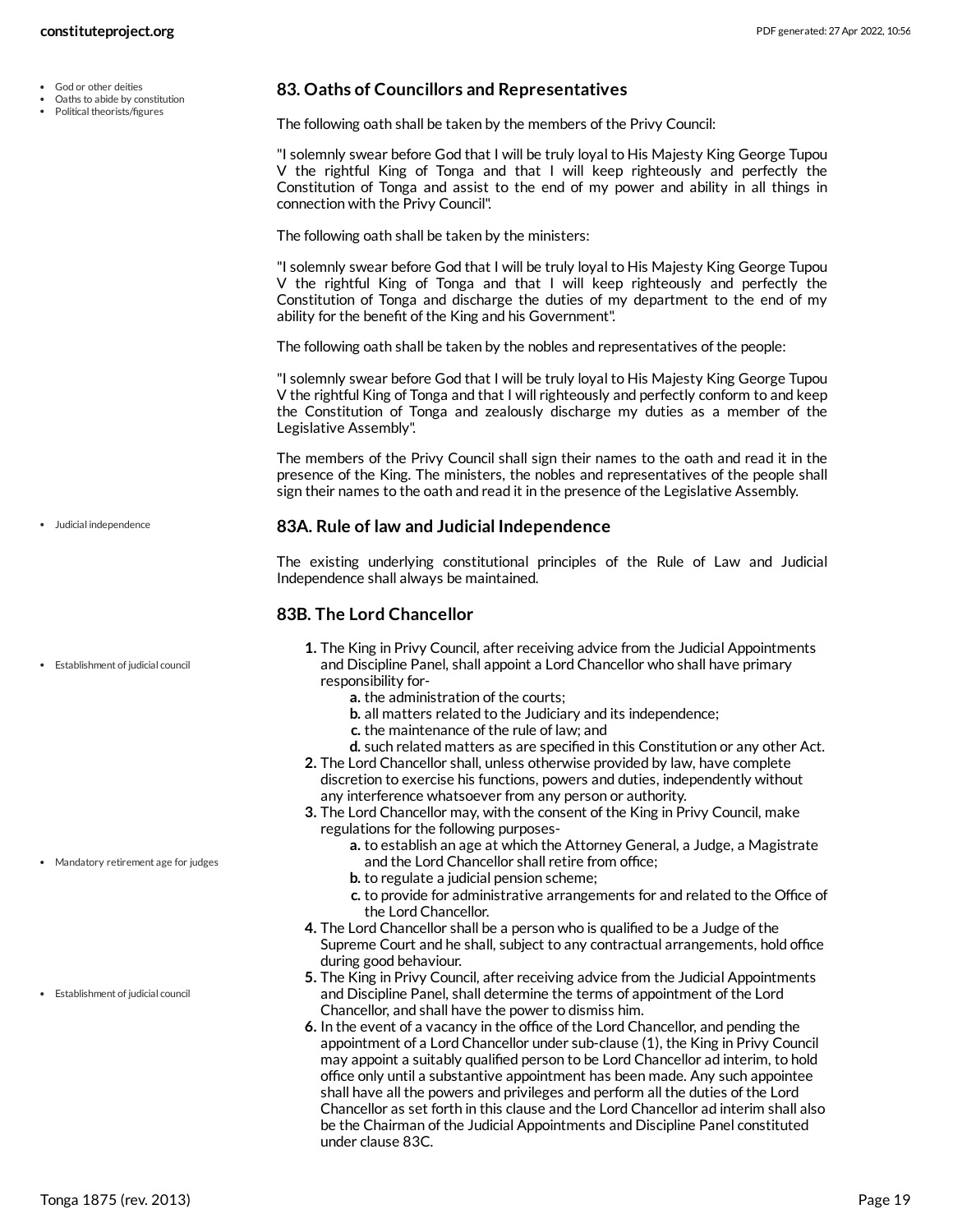Establishment of judicial council

• Supreme/ordinary court judge removal

- Structure of the courts
- <span id="page-19-3"></span>**84. The Courts**

of the Law Lords.

- **1.** The judicial power of the Kingdom shall be vested in the superior courts of the Kingdom (namely the Court of Appeal, the Supreme Court, and the Land Court) and a subordinate court namely the Magistrate's Court.
- **2.** The Judiciary of the Kingdom shall comprise-

<span id="page-19-2"></span>**83C. Judicial Appointments and Discipline Panel**

Appointments and Discipline Panel comprising-

**b.** the Lord Chief Justice; **c.** the Attorney General; and

Privy Council-

to time shall so appoint.

**e.** a Judicial Pensions Scheme; **f.** a Code of Judicial Conduct; and

**a.** the Lord Chancellor, who shall be the Chairman;

**b.** the disciplining of members of the Judiciary;

**1.** There is hereby established, as a Committee of the Privy Council, a Judicial

**2.** The Judicial Appointments and Discipline Panel shall recommend to the King in

**d.** the Law Lords, being such persons versed in the law as the King from time

**a.** the appointment of eminently qualified persons to the Judiciary, and as Lord Chancellor and to any other office that the King requires;

**g.** the appointment of assessors to the Panel of Land Court Assessors. **3.** At any meeting of the Judicial Appointments and Discipline Panel the quorum shall be three, namely the Lord Chancellor (or anyone appointed to act as Lord Chancellor ad interim); one of the Lord Chief Justice or the Attorney General (or anyone appointed to act as Attorney General ad interim); and not less than one

**c.** the dismissal of members of the Judiciary for bad behaviour through gross misconduct or repeated breaches of the Code of Judicial Conduct; **d.** the remuneration and terms of service of members of the Judiciary;

- **a.** the Lord President of the Court of Appeal and Judges of the Court of Appeal;
- **b.** the Lord Chief Justice, who shall be the professional Head of the Judiciary, and Judges of the Supreme Court;
- **c.** the Lord President of the Land Court and Judges of the Land Court; and
- **d.** the Chief Magistrate and the Magistrates.

#### <span id="page-19-1"></span>**85. The Court of Appeal**

**1.** The Court of Appeal shall consist of the Lord President of the Court of Appeal and of such other judges as may be appointed from time to time by the King with the consent of Privy Council, after receiving advice from the Judicial Appointments and Discipline Panel:

Provided that no person shall be appointed unless—

**a.** he holds, or has held, high judicial office; or

- **b. i.** he is qualified to practise as an advocate in a court in some part of Her Britannic Majesty's dominions having unlimited jurisdiction in civil or criminal matters; and
	- **ii.** he has been qualified so to practise for not less than ten years.
- **2.** The King in Privy Council, after receiving advice from the Judicial Appointments and Discipline Panel, shall determine the terms of appointment of the Judges of the Court of Appeal and may dismiss them.

#### <span id="page-19-0"></span>**86. The Supreme Court**

**1.** The Supreme Court shall consist of the Lord Chief Justice, who shall be the professional Head of the Judiciary, and such other judges as may be appointed

• Eligibility for supreme court judges

Structure of the courts Establishment of judicial council

Supreme court selection

- Supreme/ordinary court judge removal
- Establishment of judicial council
- Structure of the courts
- Ordinary court selection
- Eligibility for ordinary court judges
- Number of supreme court judges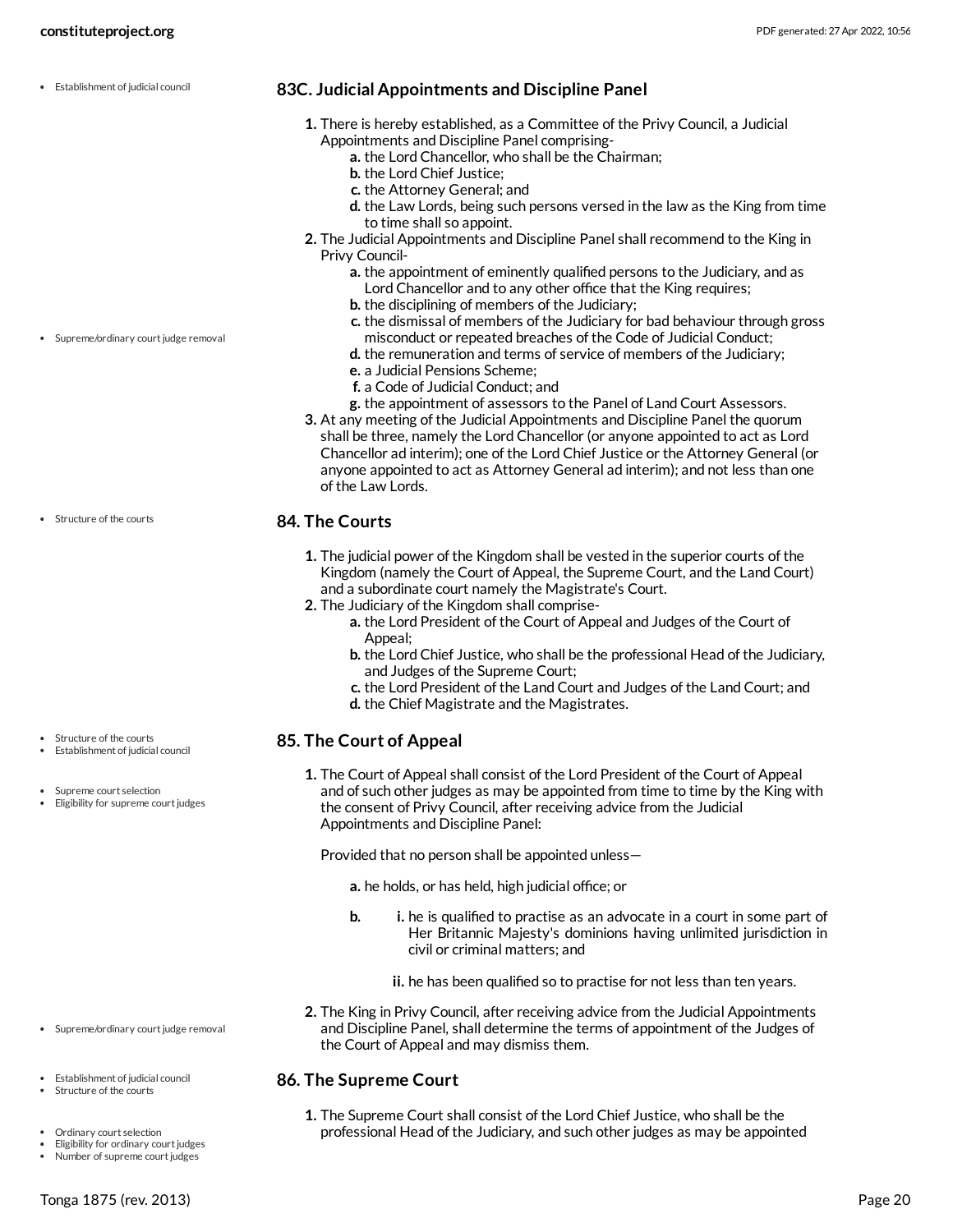**1.** from time to time by the King in Privy Council, after receiving advice from the Judicial Appointments and Discipline Panel:

Provided that no person shall be appointed unless—

**a.** he holds, or has held, high judicial office; or

- **b. i.** he is qualified to practise as an advocate in a court in some part of the Commonwealth having unlimited jurisdiction in civil or criminal matters; and
	- **ii.** he has been qualified so to practise for not less than ten years.
- **2.** The King in Privy Council, after receiving advice from the Judicial Appointments and Discipline Panel, shall determine the terms of appointment of the Lord Chief Justice and Judges of the Supreme Court, and may dismiss them.

#### <span id="page-20-0"></span>**86A. The Land Court**

- **1.** The Land Court shall consist of a Lord President and other Judges, assisted by assessors, as may be appointed from time to time by the King with the consent of Privy Council, after receiving advice from the Judicial Appointments and Discipline Panel.
- **2.** The King in Privy Council, after receiving advice from the Judicial Appointments and Discipline Panel, shall determine the terms of appointment of the Lord President and Judges of the Land Court and may dismiss them.

#### <span id="page-20-2"></span>**87. Judges to hold office during good behaviour**

The judges, subject to any contractual arrangements, shall hold office during good behaviour:

Provided that it shall be lawful to appoint Judges of the Supreme Court and Court of Appeal for limited periods, or for the purposes of a particular sitting of the Supreme Court or Court of Appeal, or of particular proceedings to come before the Court, on such terms as may be approved by the King in Privy Council.

#### **88. Acting Judge**

- **1.** It shall be lawful for the King in Privy Council, after receiving advice from the Judicial Appointments and Discipline Panel, at any time during the illness or absence of any judge, or for any other temporary purpose to appoint an acting judge for the period during which the judge is ill or absent or for the period necessary to effect the temporary purpose.
- **2.** An acting judge shall have the jurisdiction and powers of, and may exercise all the authorities which are vested in or may be exercised by a judge and shall be paid such salary as may be determined by the King in Privy Council, after receiving advice from the Judicial Appointments and Discipline Panel.

#### **89. Powers**

The judges shall have power to direct the form of indictments to control the procedure of the lower Courts, and to make rules of procedure.

#### <span id="page-20-1"></span>**90. Jurisdiction of Supreme Court**

<span id="page-20-3"></span>The Supreme Court shall have jurisdiction in all cases in Law and Equity arising under the Constitution and Laws of the Kingdom (except cases concerning titles to land which shall be determined by a Land Court subject to an appeal to the Privy Council in matters relating to hereditary estates and titles or to the Court of Appeal in other land matters) and in all matters concerning Treaties with Foreign States and Ministers and Consuls and in all cases affecting Public Ministers and Consuls and all Maritime Cases.

• Supreme/ordinary court judge removal

Establishment of judicial council

- Ordinary court term length
- Supreme court term length

Establishment of judicial council

• International law

Right to appeal judicial decisions

Structure of the courts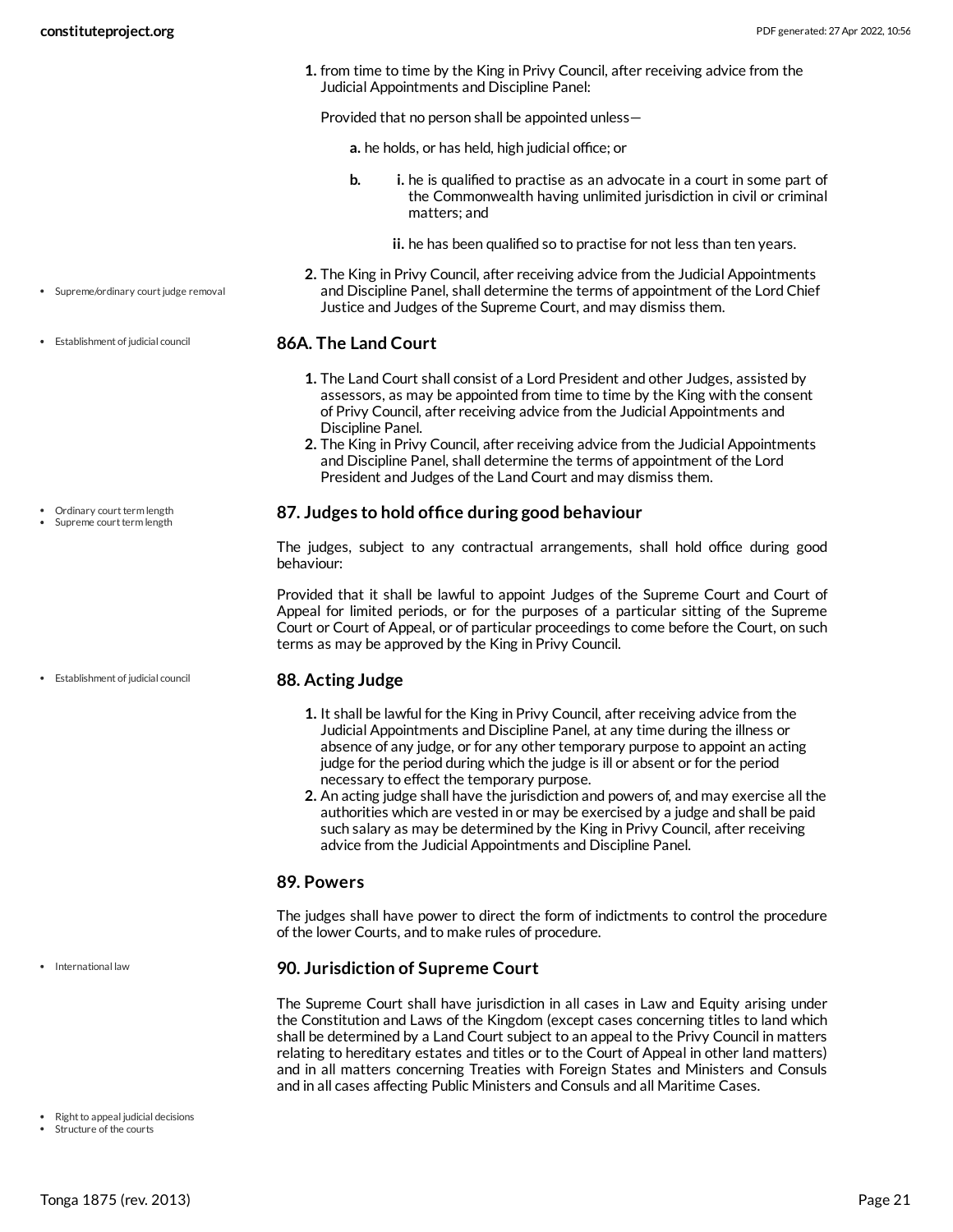### **91. Appeals from Supreme Court**

- **1.** Subject to the provisions of any Act of the Legislative Assembly relating to appeals to the Court of Appeal, a party to any proceedings in the Supreme Court or Land Court (excepting matters relating to the determination of hereditary estates and titles) who is aggrieved by a decision given in those proceedings by that Court, or a judge thereof, sitting in first instance, may appeal to the Court of Appeal against such decision.
- **2.** Except as may be provided by any Act of the Legislative Assembly, or by rules in respect of limited classes of appeals, no appeal shall be finally determined by less than three members of the Court of Appeal.

#### **92. Jurisdiction of Court of Appeal**

The Court of Appeal shall have exclusive power and jurisdiction to hear and determine all appeals which by virtue of this Constitution or of any Act of the Legislative Assembly lie from the Supreme Court or Land Court (excepting matters relating to the determination of hereditary estates and titles) or any judge thereof and shall have such further or other jurisdiction as may be conferred upon it by any such Act.

#### **93. (Repealed by Act 23 of 1990)**

#### **94. Judge may not hear appeal from own decision**

It shall not be lawful for any judge to sit or adjudicate upon an appeal from any decision which he may have given.

#### <span id="page-21-0"></span>**95. Oath of Judge**

The Lord Chief Justice and any other judge shall take the following oath:

"I swear in the presence of God that I will be loyal to His Majesty King George Tupou V the lawful King of Tonga and that I will perform truly and with impartiality my duties as a judge in accordance with the Constitution and the Laws of the Kingdom".

The judge shall read and sign this oath in the presence of the Cabinet:

Provided that a Lord Chief Justice or any other judge, who is not a Tongan subject, shall take the following oath in lieu of the foregoing oath:

"I swear in the presence of God that I will perform truly and with impartiality my duties as a judge in accordance with the Constitution and the Laws of the Kingdom".

#### **96. Courtfees**

The Legislature shall determine the fees payable to the various Courts. The Registrar of the Supreme Court shall keep the Court records.

#### **97. Judge not to receive fine**

It shall not be lawful for any judicial officer to receive any portion of a fine paid by any person convicted of an offence or for the Government to allot prisoners to serve any judicial officer, police officer, juror, or any other person as payment for duties discharged by them.

#### **98. (Repealed by Act 23 of 1990)**

• Jury trials required

#### <span id="page-21-1"></span>**99. Trial by jury**

Any person committed for trial before the Supreme Court on a charge of having committed any criminal offence punishable by a term of imprisonment exceeding two years or a fine of five hundred pa'anga or both such penalties shall if he shall so elect be tried by a jury; and whenever any issue of fact is raised in any civil action triable in the

- 
- God or other deities Oaths to abide by constitution Political theorists/figures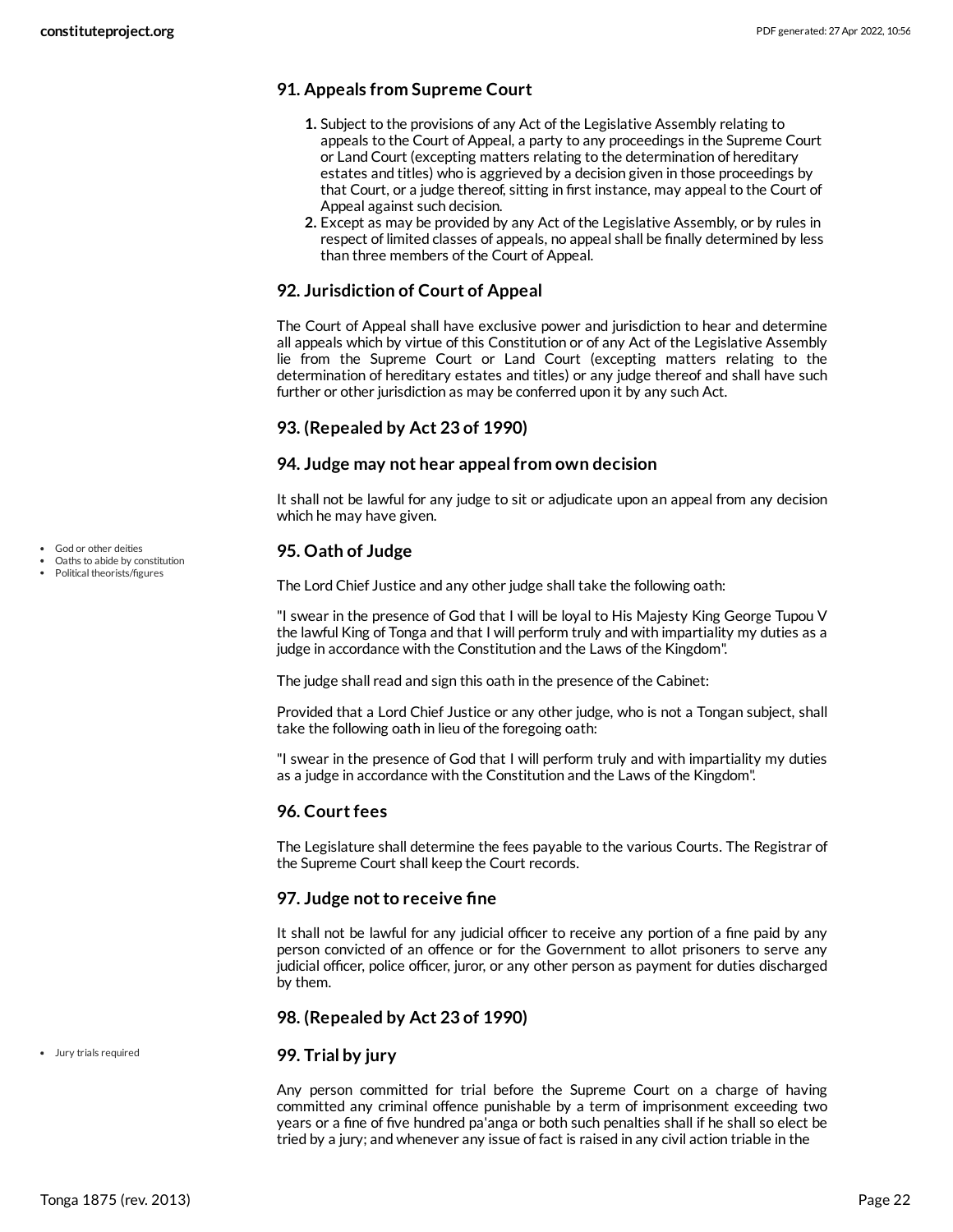Jury trials required

Supreme Court any party to such action may claim the right of trial by jury; and the law of trial by jury shall never be repealed.

#### **100. Form of verdict**

It is the duty of the jury in criminal cases to pronounce whether the person accused is guilty or not guilty according to the evidence given before the Court. In civil cases the jury shall give judgment for payment or compensation as the case may be and according to the merits of the case.

#### <span id="page-22-4"></span>**101.** Judge to direct jury

In civil and criminal cases the judge shall direct the jury upon the law bearing upon the case and assist them in arriving at a just decision upon the case before them. The judge shall have power to refuse to admit evidence which he may deem to be irrelevant or improper.

#### **102. Lord Chief Justice to report upon criminal statistics**

The Lord Chief Justice shall report once a year to the King upon the administration of justice and the criminal statistics of the country and upon any amendments in the law which he may recommend. And the King shall lay this report before the Assembly at its next meeting in the same manner as the reports of the ministers.

#### **103. Powers of Magistrates**

The Legislature shall determine the time and place for holding the Courts and shall limit the powers of the magistrates in criminal and civil matters and shall determine what cases shall be committed for trial to the Supreme Court.

#### **103A. Relief for breach of Constitution**

The remedy for breach of any provisions of the Constitution shall be declaratory relief and shall not affect any award of damages under any other law.

# <span id="page-22-0"></span>**PART III. THE LAND**

Ownership of natural resources Mentions of social class

### <span id="page-22-1"></span>**104. Land vested in crown – sale prohibited**

All the land is the property of the King and he may at pleasure grant to the nobles and titular chiefs or matabules one or more estates to become their hereditary estates. It is hereby declared by this Constitution that it shall not be lawful for anyone at any time hereafter whether he be the King or any one of the chiefs or the people of this country to sell any land whatever in the Kingdom of Tonga but they may lease it only in accordance with this Constitution and mortgage it in accordance with the Land Act. And this declaration shall become a covenant binding on the King and chiefs of this Kingdom for themselves and their heirs and successors for ever.

# <span id="page-22-2"></span>**105. Terms of leases**

The Cabinet shall determine the terms for which leases shall be granted but no lease shall be granted for any longer period than ninety-nine years without the consent of His Majesty in Council and the Cabinet shall determine the amount of rent for all Government lands.

### <span id="page-22-3"></span>**106. Form of deed**

The forms of deed transfer and permit which shall from time to time be sanctioned by His Majesty in Privy Council are hereby appointed to be the forms according to which all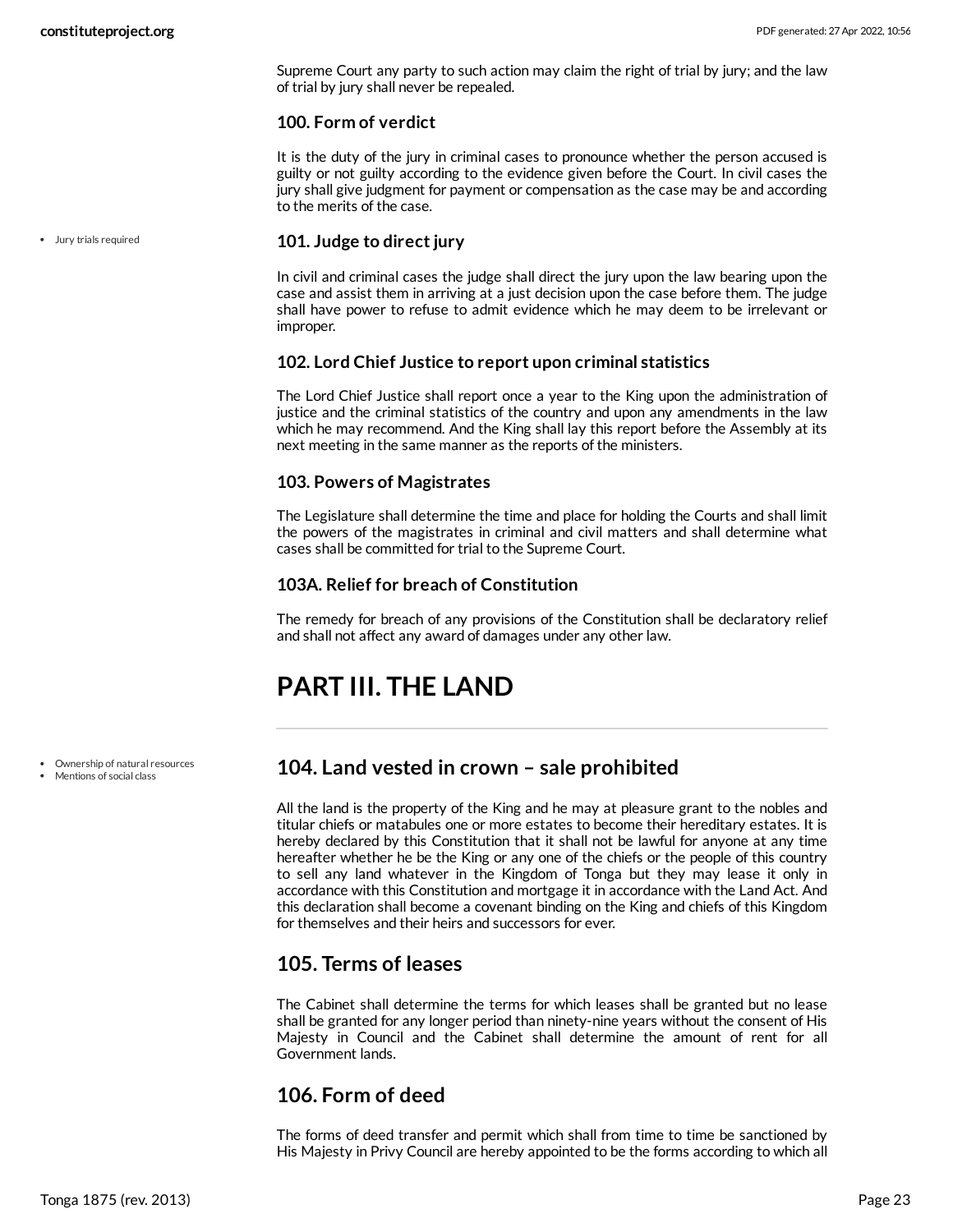deeds of leases transfers and permits shall be made.

# <span id="page-23-0"></span>**107. Existing leases respected**

This Constitution shall not affect any leases which have been granted by the Government or any leases which have been promised whether leases of land in the interior or of town allotments. Such leases will be recognised by the Government but this exception shall not refer to any leases which may be granted after the granting of this Constitution.

# <span id="page-23-1"></span>**108. Church lands not to be sub-let without permission**

No leases of any town site shall in future be granted to any religious body for any purpose unless there are thirty adults, male and female, of such church in that town, and it shall not be lawful for any religious body to use such leased lands for other than religious purposes or to sub-let to any person without the prior consent of Cabinet, and upon satisfactory proof before a Court that any such land has been sub-let without consent, such land shall revert to the person from whom the land was leased, or to his successor in title as the case may be.

# <span id="page-23-2"></span>**109. Beach frontage**

All the beach frontage of this Kingdom belongs to the Crown from 15.24 metres above high-water mark and it shall be lawful for the Government to lease any portion of the beach frontage for erecting a store jetty or wharf and the Minister of Lands with the consent of the Cabinet shall have power to grant such lease.

# <span id="page-23-3"></span>**110. Registration of deeds**

All leases unless signed by the King himself shall be signed by the Minister of Lands and sealed with the seal of his office and countersigned by one of the Cabinet ministers who shall affix the seal of his office and no lease or transfer will be considered valid or recognised by the Government unless registered in the office of the Minister of Lands.

# <span id="page-23-4"></span>**111. Law of succession**

The following is the law of succession to hereditary estates and titles:

Children lawfully born in wedlock only may inherit and the eldest male child shall succeed and the heirs of his body but if he have no descendants then the second male child and the heirs of his body and so on until all the male line is ended. Should there be no male child the eldest female child shall succeed and the heirs of her body and if she should have no descendants the second female child and the heirs of her body and so on until the female line is ended. And failing direct heirs the property shall revert to the eldest brother of the owner of the property beginning with the eldest and his heirs in succession to the youngest and their heirs in accordance with the law of inheritance. And if the brothers have no descendants it shall descend to the eldest sister and the female line as provided in the case of the male line. And if these should have no descendants and there should be no legitimate heir it shall revert to the Crown in accordance with the one hundred and twelfth clause. But should a female be next in succession to the title of a noble or of an hereditary chief the next male heir shall inherit the title and estates. But should such female afterwards have a legitimate male issue the title and estates shall revert to the male issue of the female upon the death of the male in possession of the estate:

Provided that the female that is the heir shall occupy the town allotment and the plantation lands appertaining to such title but the hereditary estates that is the lands occupied by the people shall be held by the inheritor of the title.

Whereas by Tongan custom provision has always been made that an adopted child might succeed to the estates and titles of his adoptive father now therefore it is decreed that upon the death of the holder of an estate or title who has inherited such estate or

Ownership of natural resources

• Right to transfer property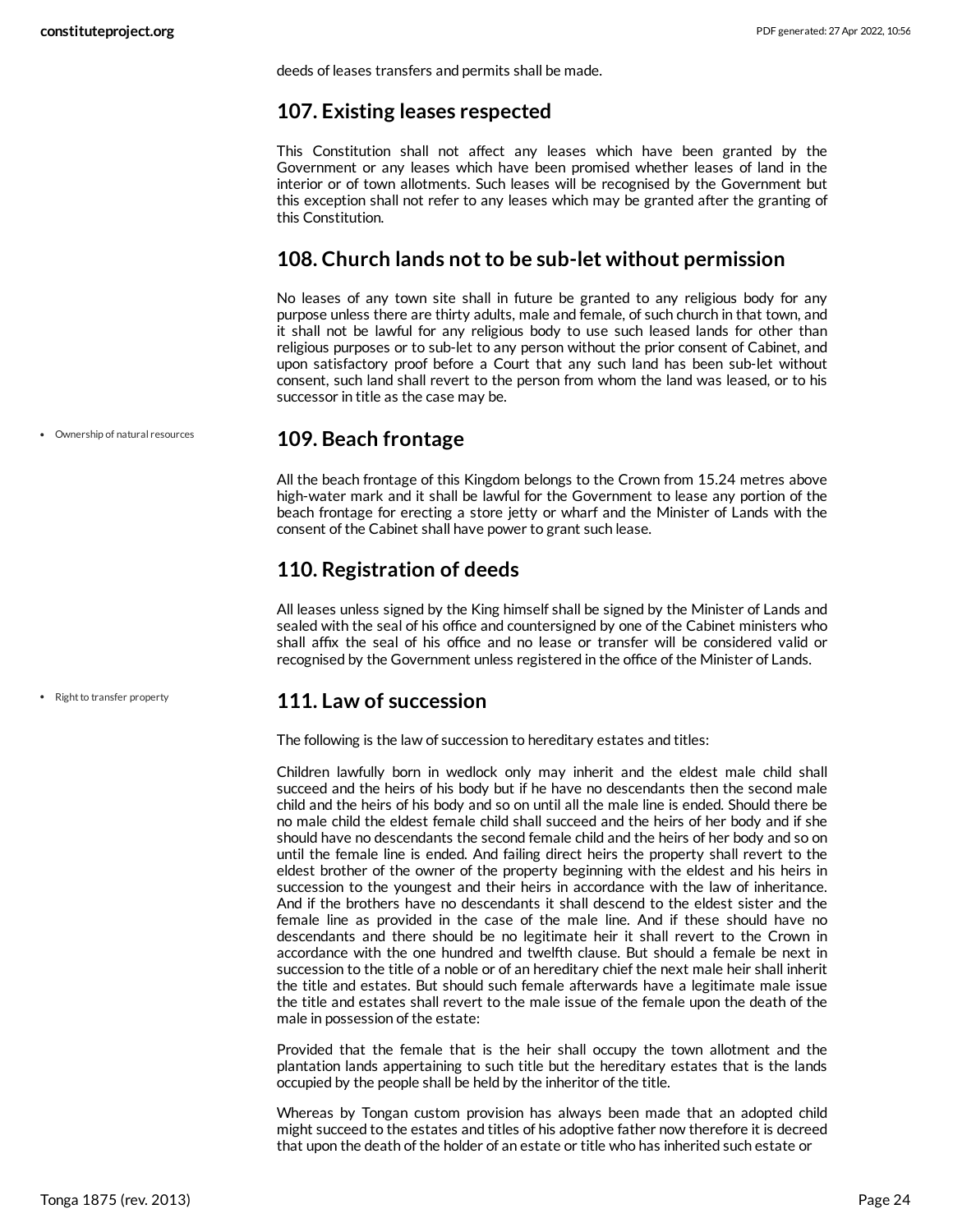• Right to transfer property

• Right to transfer property

title by virtue of his blood descent from such adopted child the estate and title shall revert to the descendant by blood of the original holder of the estate and title in accordance with the provisions of this clause and should there be alive no such descendant by blood the provisions of the one hundred and twelfth clause shall apply.

And whereas by Tongan custom the noble Niukapu forms part of the 'Ulutolu line, now therefore it is decreed that in the event the holder of the estate and title of Niukapu is not a descendant by blood of the original Niukapu before 1875, such estate and title shall revert at the death of such holder to a descendant by blood of the Niukapu line.

# <span id="page-24-0"></span>**112. Estate without heirs to revert to crown**

Should there be no legitimate heirs to an estate such estate shall revert to the King. But the King may confer the title and estate upon any other person and the person so appointed and his heirs shall possess such title and estates for ever.

### <span id="page-24-1"></span>**113. Right to allotments**

Tongan male subjects by birth of or over the age of 16 years may be granted town allotments and tax allotments out of estates granted in pursuance of this Constitution with the consent of or upon consultation with the estate holder and out of the lands of the Crown, by the Minister of Lands. Such allotments shall be hereditary and shall be of such size and at an annual rent as may be determined by law. A widow shall have the right to succeed according to law, to her deceased husband's tax and town allotments.

### **114. No lease etc. without consent**

<span id="page-24-2"></span>No lease, sub-lease, transfer of a lease or of a sub-lease shall be granted—

- **a.** without the prior consent of Cabinet where the term is ninety-nine years, or less, or
- **b.** without the prior consent of Privy Council where the term is over ninety-nine years:

Provided that no consent shall be granted to a lease by a widow of the land of her deceased husband.

# <span id="page-24-3"></span>**115. Citation**

This Constitution may be cited as The Act of Constitution of Tonga.

Head of government selection

# <span id="page-24-4"></span>**Schedule. Procedure for Appointing a Prime Minister (clause 50A)**

- **1.** The Legislative Assembly shall recommend the appointment of a Prime Minister as follows
	- **a.** within 10 days from the return of the writs of election after a general election has taken place, the Interim Speaker appointed under subsection (8) of this Schedule shall invite all elected representatives to submit to him their nominations for Prime Minister Designate, to be duly seconded by 2 other elected representatives and to be received by the Interim Speaker within 14 days from the return of the writs of election; and no representative who has proposed or seconded a candidate may propose or second any other;
	- **b.** within 3 days after the last date for receipt of nominations for Prime Minister Designate, the Interim Speaker shall convene a meeting of all the elected representatives of the people and of the nobles for the purpose of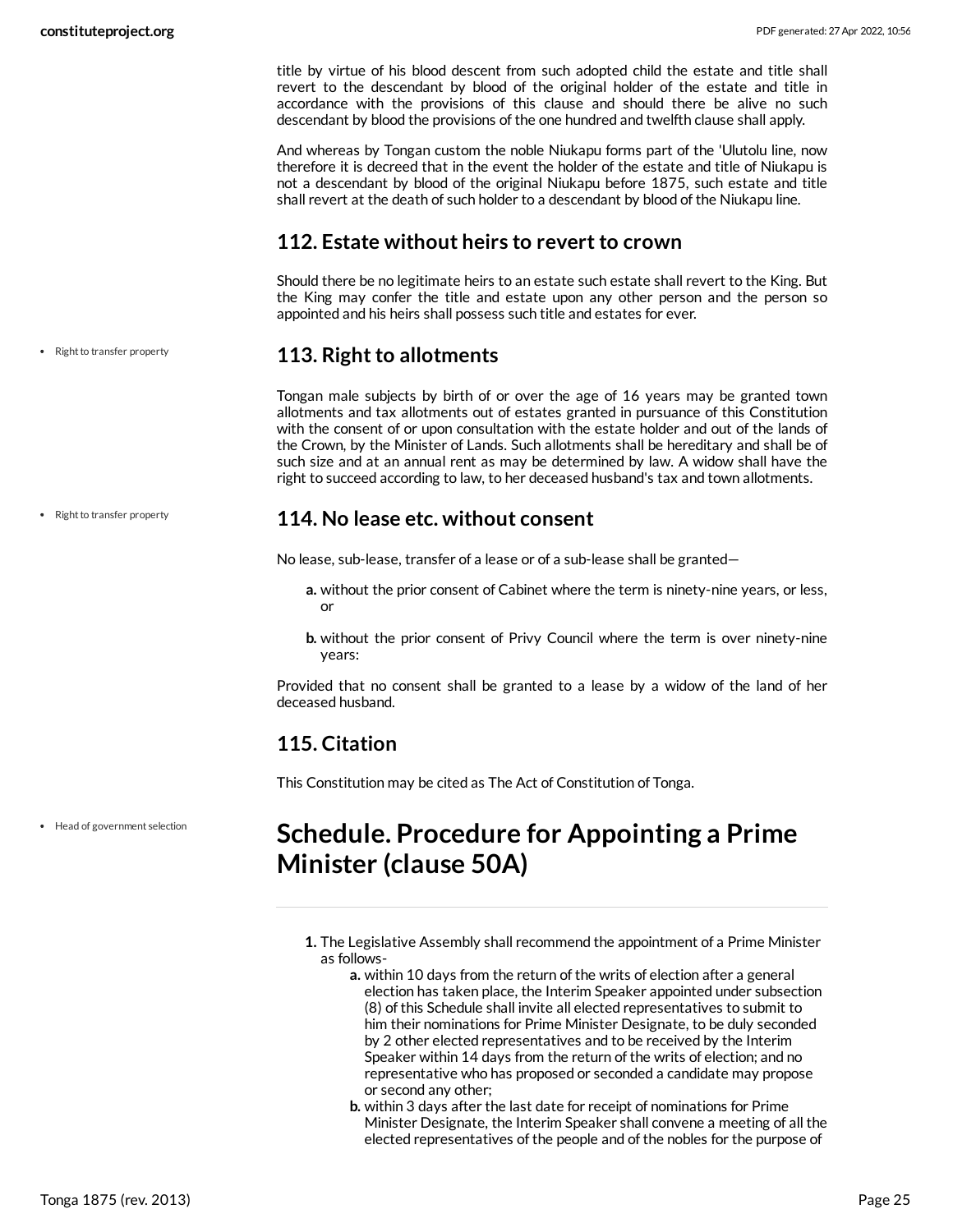**1. b.** deciding who they shall recommend for appointment as Prime Minister Designate:

> Provided that the failure of any representative to attend any meeting, for whatever reason, shall not affect the validity of proceedings under this section;

- **c.** the representatives so convened shall consider who they want to recommend for appointment as Prime Minister Designate, and at that meeting every representative present will have the right to speak on his own behalf or that of another candidate, and they shall vote thereon by secret ballot and if one candidate receives more than half of the votes, the Interim Speaker shall report to the King that the duly elected representatives recommend the appointment of that person as Prime Minister Designate;
- **d.** if no single candidate is elected under paragraph (c) then the Interim Speaker shall 2 days after that meeting convene another meeting at which the candidate(s) who received the least votes shall be eliminated and the representatives shall (without speeches) vote by secret ballot for their choice amongst the remaining candidates, and if one candidate receives more than half of the votes then the Interim Speaker shall report to the King that the duly elected representatives recommend the appointment of that person as Prime Minister Designate;
- **e.** if no single candidate is elected under paragraph (d) then the Interim Speaker shall 2 days after that meeting convene another meeting and the procedure under paragraph (d) shall be likewise repeated, at 2 days intervals if necessary, until one candidate receives more than half of the votes cast; and the Interim Speaker shall report to the King that the duly elected representatives recommend the appointment of that person as Prime Minister Designate.
- **2.** If the representatives fail to make a recommendation to the King in accordance with the procedure in subsection (1) of this Schedule, the King may extend any of the times specified and may authorise the Interim Speaker to vary such procedure to enable a recommendation to be made.
- **3.** Upon receipt by the King from the Interim Speaker the recommendation of the elected representatives under subsection (1) of this Schedule, the Lord Chamberlain shall then summon the Prime Minister Designate to be appointed by the King.
- **4.** The Prime Minister shall take his oath of office before the Legislative Assembly at its first sitting.
- **5.** The Legislative Assembly shall also recommend the appointment of a Prime Minister following a vote of no confidence, in the manner provided in clause 50B of this Constitution.
- **6.** In the event of any other vacancy occurring in the office of Prime Minister, except following a vote of no confidence, the procedure specified in this Schedule shall be followed to enable the King to appoint a Prime Minister on the recommendation of the Legislative Assembly, but in such case the Speaker shall perform the role of the Interim Speaker specified in this Schedule.
- **7.** Any dispute arising out of or in connection with the calling or conduct of any meeting under this Schedule or the election or recommendation of the Prime Minister under this Schedule shall be determined by the Interim Speaker in consultation with the King.
- **8.** For the purposes of this Schedule, the King shall within 7 days of the declaration of the result of a general election, appoint a person who was not a candidate at the general election to be the Interim Speaker of the Assembly, and such person shall hold office as Interim Speaker until a Speaker is next appointed under clause 61 of this Constitution.
- Head of government replacement
- Head of government replacement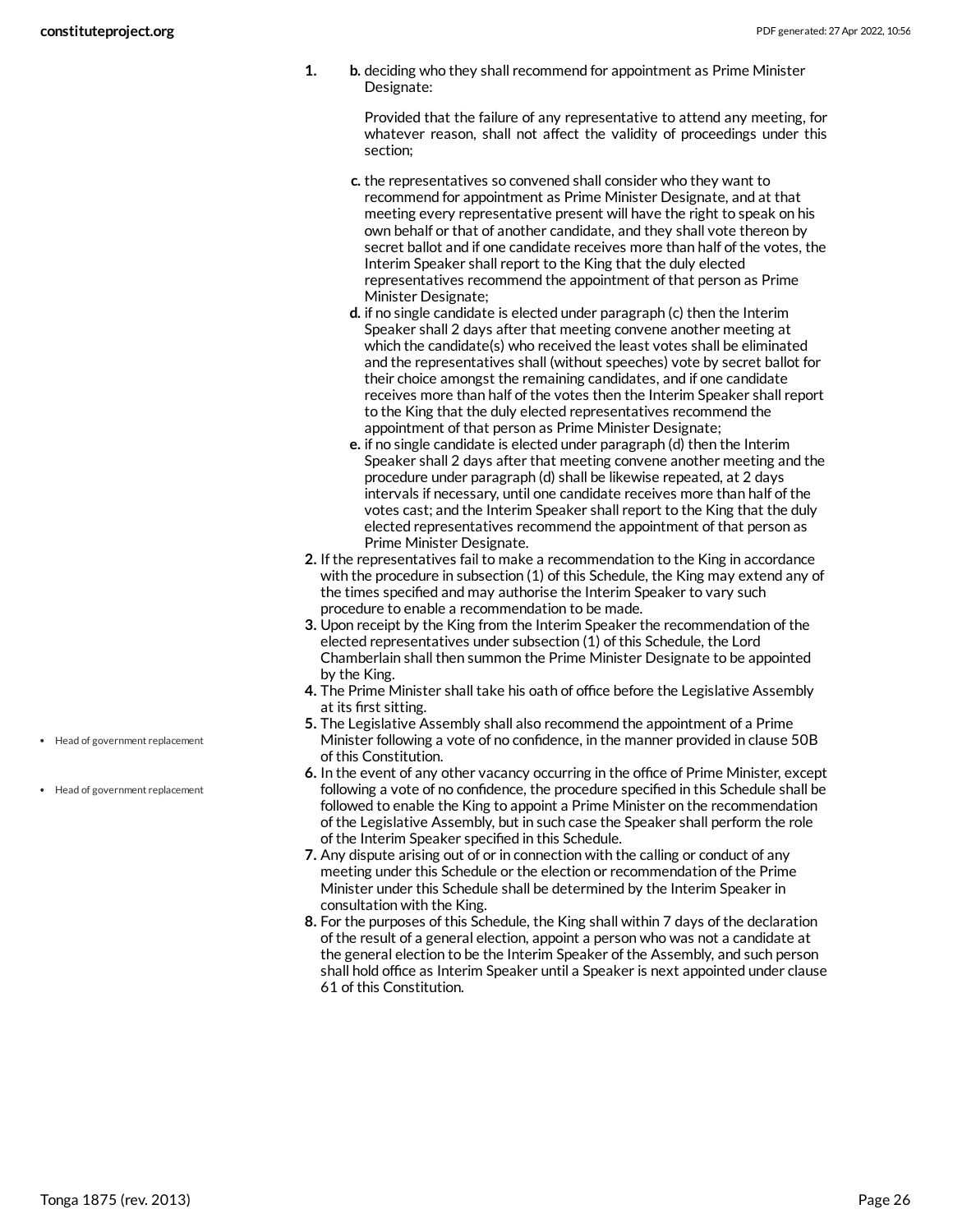# **Topic index**

| B            |  |
|--------------|--|
|              |  |
| $\mathsf{C}$ |  |
|              |  |
|              |  |
|              |  |
| D            |  |
|              |  |
|              |  |
|              |  |
|              |  |
| E            |  |
|              |  |
|              |  |
|              |  |
|              |  |
|              |  |
|              |  |
|              |  |
|              |  |
|              |  |
|              |  |
| F            |  |
|              |  |
|              |  |
|              |  |
|              |  |
|              |  |
|              |  |
| G            |  |
|              |  |
| H            |  |
|              |  |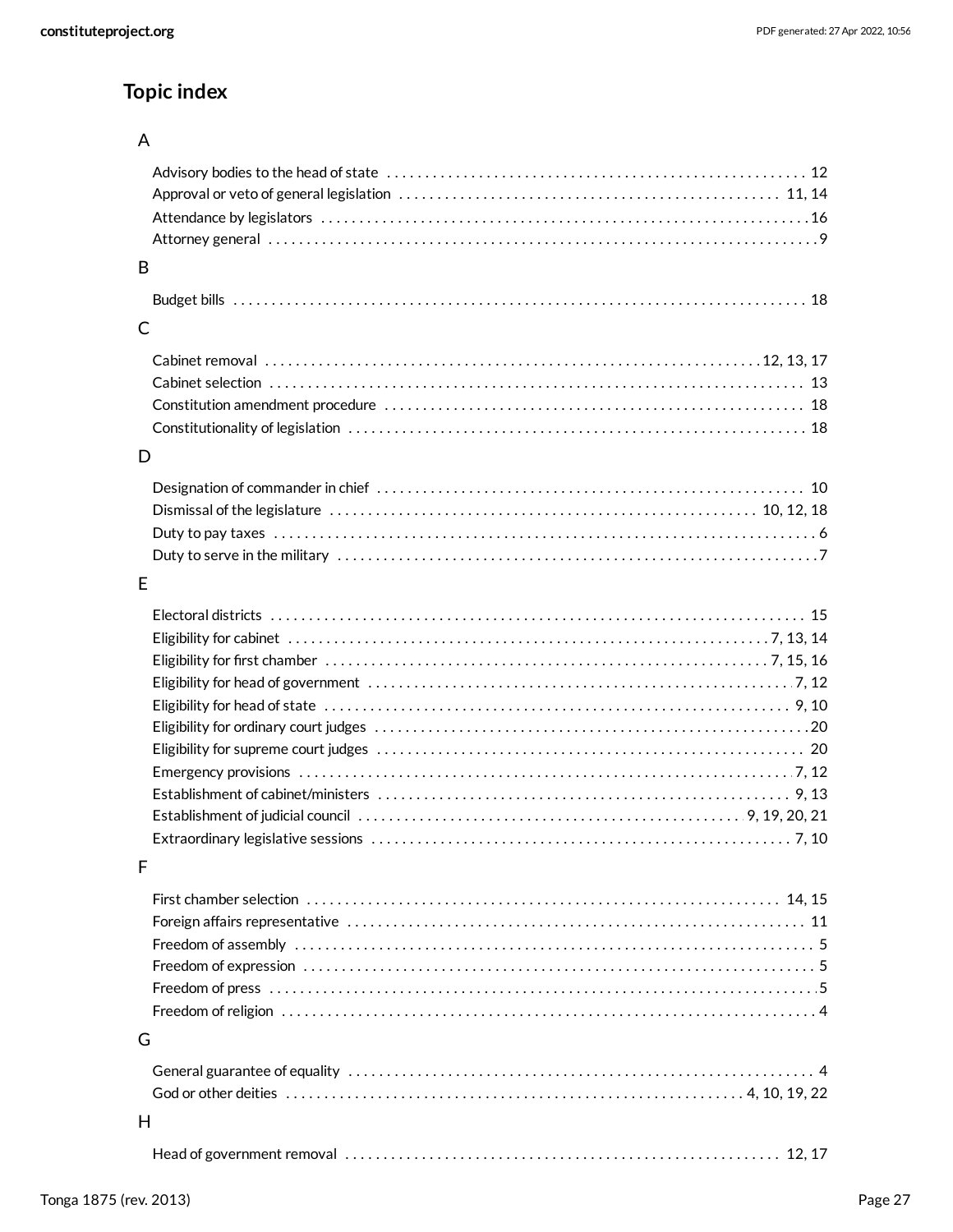| I.           |                                                                                                                   |
|--------------|-------------------------------------------------------------------------------------------------------------------|
|              |                                                                                                                   |
|              |                                                                                                                   |
|              |                                                                                                                   |
| J            |                                                                                                                   |
|              |                                                                                                                   |
|              |                                                                                                                   |
|              |                                                                                                                   |
| L            |                                                                                                                   |
|              |                                                                                                                   |
|              |                                                                                                                   |
|              |                                                                                                                   |
|              |                                                                                                                   |
| M            |                                                                                                                   |
|              |                                                                                                                   |
|              |                                                                                                                   |
|              |                                                                                                                   |
|              | Minimum age of head of state $\dots\dots\dots\dots\dots\dots\dots\dots\dots\dots\dots\dots\dots\dots\dots\dots$ . |
|              |                                                                                                                   |
| $\mathsf{N}$ |                                                                                                                   |
|              |                                                                                                                   |
|              |                                                                                                                   |
|              |                                                                                                                   |
|              |                                                                                                                   |
| O            |                                                                                                                   |
|              |                                                                                                                   |
|              |                                                                                                                   |
|              |                                                                                                                   |
|              |                                                                                                                   |
|              |                                                                                                                   |
|              |                                                                                                                   |
| P            |                                                                                                                   |
|              |                                                                                                                   |
|              |                                                                                                                   |
|              |                                                                                                                   |
|              |                                                                                                                   |
|              |                                                                                                                   |
|              |                                                                                                                   |
|              |                                                                                                                   |
|              |                                                                                                                   |
|              |                                                                                                                   |